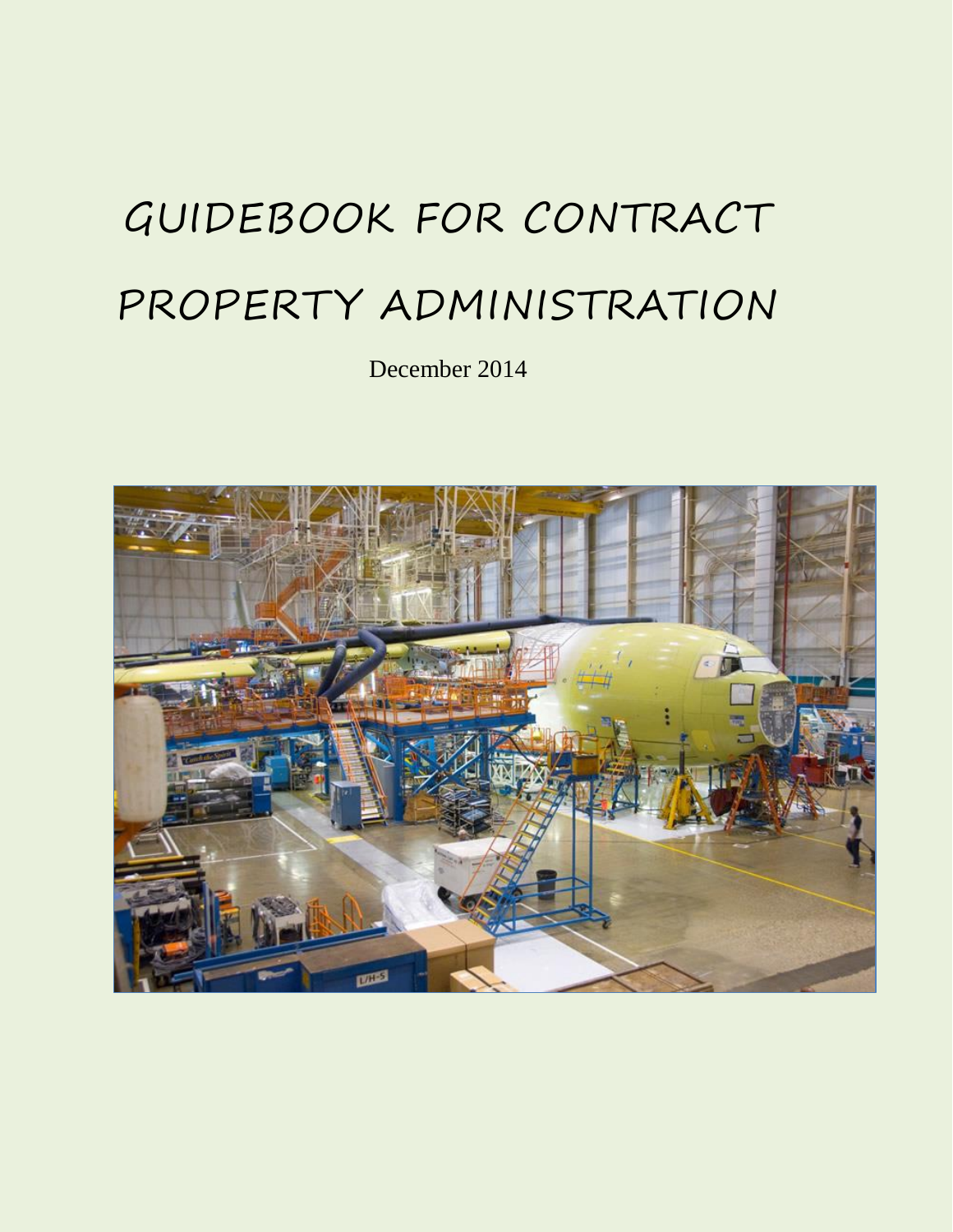# <span id="page-1-1"></span><span id="page-1-0"></span>**PREFACE**

# **INTRODUCTION**

The Government relies on and requires its contractors to provide effective and efficient stewardship of the Government contract property (as defined at DoD Instruction 4161.02) in their custody. This stewardship responsibility, codified in the Federal Acquisition Regulation (FAR) [52.245-1](https://www.acquisition.gov/far/current/html/52_245.html) and its associated DFARS clauses, is the subject of this Guidebook.

This Guidebook is designed to implement the requirements of the FAR, facilitate the effective and efficient oversight of contractors, provide a degree of standardization in corporate practices, maximize the Department's return on investment, achieve best value, and protect the Government's interests. This document is intended as general guidance only, and should not be construed as changing or modifying any statute, regulation, or DoD policy or guidance, or any term(s) of any contract with the United States Government or any department or agency of the United States Government. The terms and conditions of a contract take precedence over the requirements of this Guidebook.

This Guidebook replaces DoD 4161.2-M, DoD Manual for the Performance of Contract Property Administration (1991). To ensure ease of updates and accessibility, this guide is being made available in printable electronic format.

# <span id="page-1-2"></span>**INTENT/OUTCOME/PURPOSE**

The intent/outcome/purpose of this Guidebook is to provide a policy framework for Government "contract" property stakeholders: Program Managers (PMs), Contracting Officer (COs), Contract Specialists and Accountable Property Officers, along with those designated the responsibility of oversight of stewardship, including Property Administrators (PAs) and Plant Clearance Officers (PLCOs).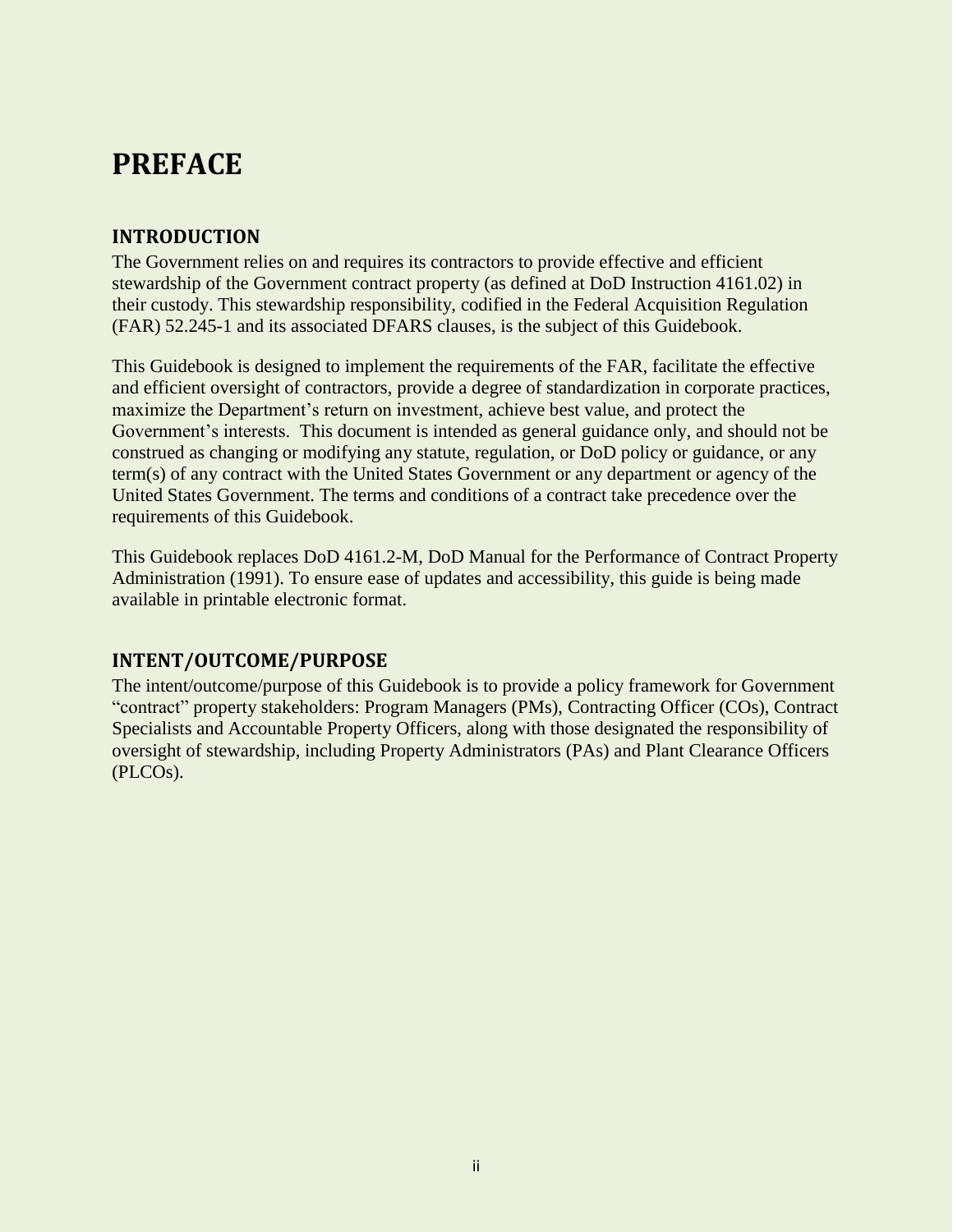# **Table of Contents**

# **Contents**

| 13.0. ISSUE CORRECTIVE ACTION REQUESTS (CAR)/MONITOR CONTRACTOR CORRECTIVE ACTIONS11 |
|--------------------------------------------------------------------------------------|
|                                                                                      |
| 15.0 EVALUATE CONTRACTOR RESPONSIBILITY AND LIABILITY FOR PROPERTY LOSS.  12         |
|                                                                                      |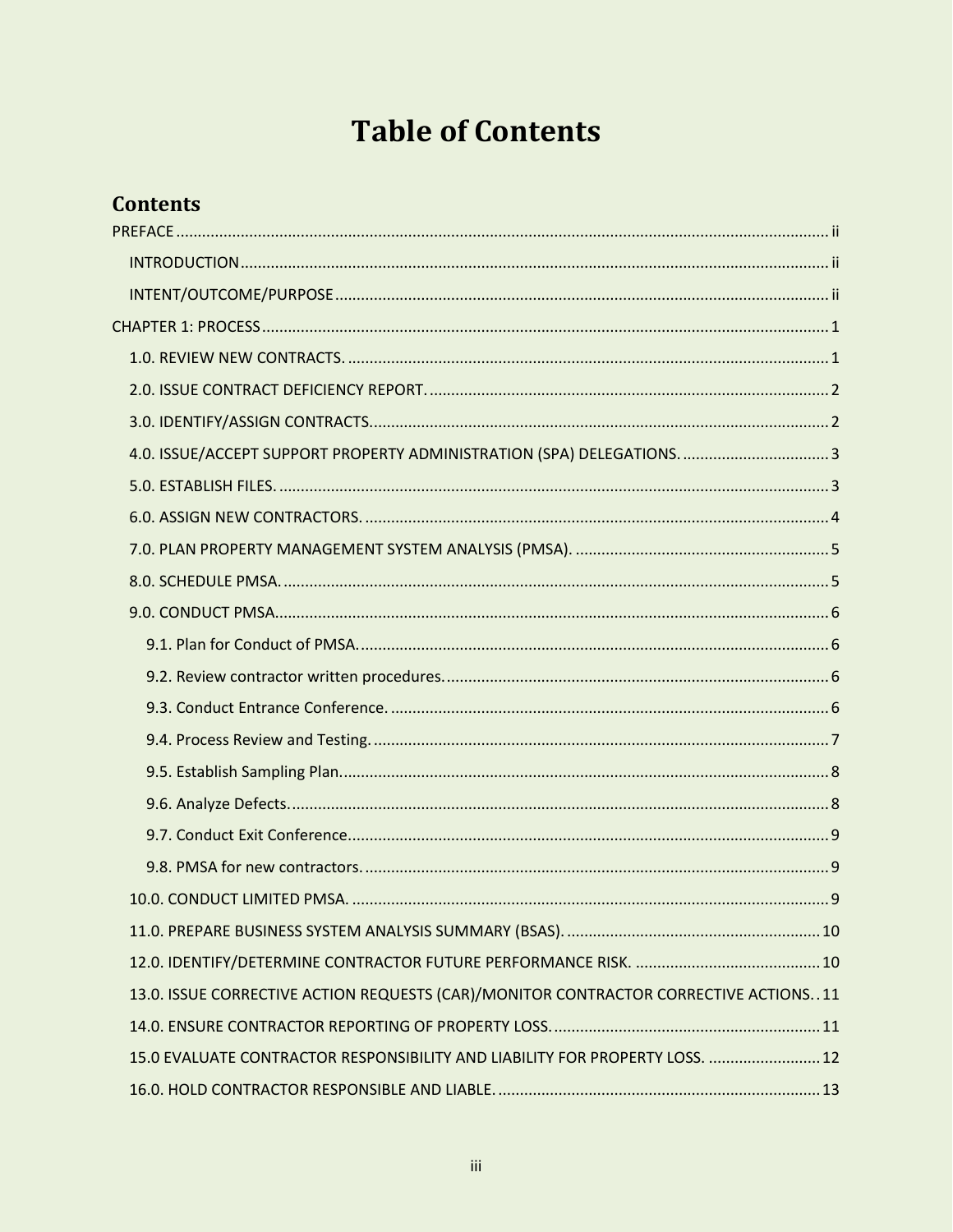| 13.2. Using the Contractor's Self-Assessment Results in Assessing Risk and Performing PMSAs 32 |  |
|------------------------------------------------------------------------------------------------|--|
|                                                                                                |  |
|                                                                                                |  |
|                                                                                                |  |
|                                                                                                |  |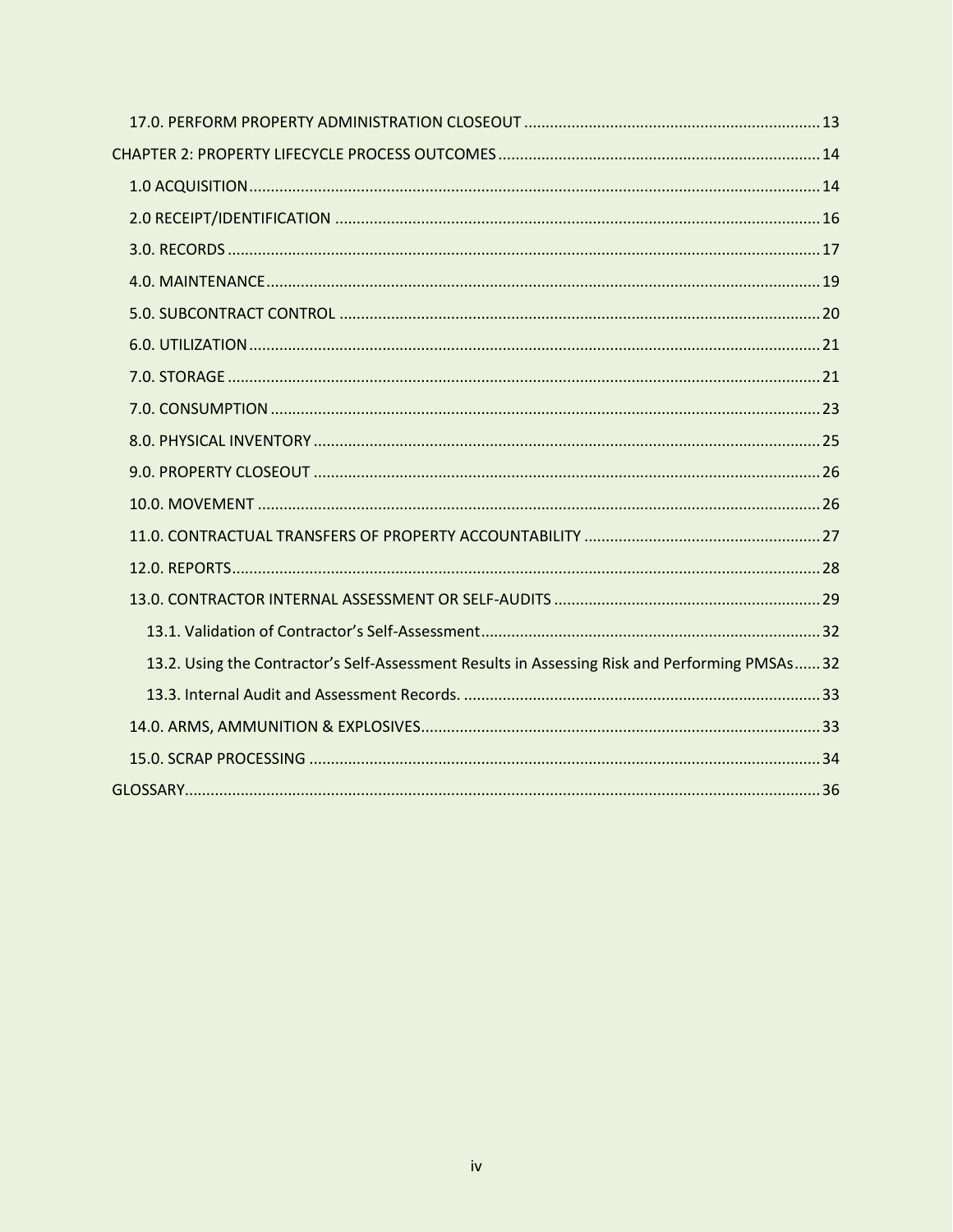# <span id="page-4-0"></span>**CHAPTER 1: PROCESS**

#### <span id="page-4-1"></span>**1.0. REVIEW NEW CONTRACTS.**

1.1. Review each new contract within 30 days of receipt to determine if the contract contains a contract property (as defined at DoDI 4161.02) requirement. Throughout this Guidebook, all references to "days" are calendar days.

1.2. Ensure contracts contain appropriate terms and conditions, including FAR and DFARS clauses, relevant to property expected to be furnished or acquired.

1.3. Examples of relevant clauses include FAR clauses at 52.245-1, 52.251-1, and 52.245-9; and DFARS clauses 252.211-7007, 252.245-7001, 252.245-7002, 252.245-7003, 252.245-7004, 252.223-7002, 252.223-7007, and 252.228-7001.

1.4. Be alert to:

 1.4.1. Potentially inappropriate instances of GFP or contractor acquired property, such as common office items or general-purpose equipment (the costs of such property may not be allowable under FAR part 31).

 1.4.2. Contracts where a deliverable end-item is to be delivered/accepted in-place (Free on Board origin). $<sup>1</sup>$ </sup>

 1.4.3. Period of performance dates (to plan for expeditious property disposition and contract closeout).

 1.4.4. In-theater contractual and technical terms and conditions, country-tocountry agreements, host nation requirements, memorandums of agreement, and treaties. See DFARS 225.301 and Procedures, Guidance and Information (PGI) 225.7401.

 1.4.5. Nonstandard property attachments. See PGI 245.103-72, Governmentfurnished property (GFP) attachments to solicitations and awards.

<sup>&</sup>lt;sup>1</sup> If a contract deliverable item is shipped in place (FOB Origin), the deliverable item would become either GFP (in which case 52.245-1 applies) or "not" (52.245-1 does not apply). If the contracting officer intends the property to be GFP, then 52.245-1 and its associated clauses must be added to the contract (assuming the contract lacks those clauses). If the property is not designated as GFP, then the Government has ostensibly imposed upon the contractor a property storage requirement (a "service"), in which case the contracting officer should ensure the contract includes appropriate terms and conditions relevant to the type, scope and duration of storage. The contract should also include necessary and appropriate funding (storage at no cost is not appropriate), a clear statement that the property is not GFP, and an appropriate liability provision (the Government would not ordinarily assume the risk of property loss (self-insure) for property shipped in-place that is not GFP). NOTE: The contract cannot be closed until shipped in place items are ultimately shipped to their final destination.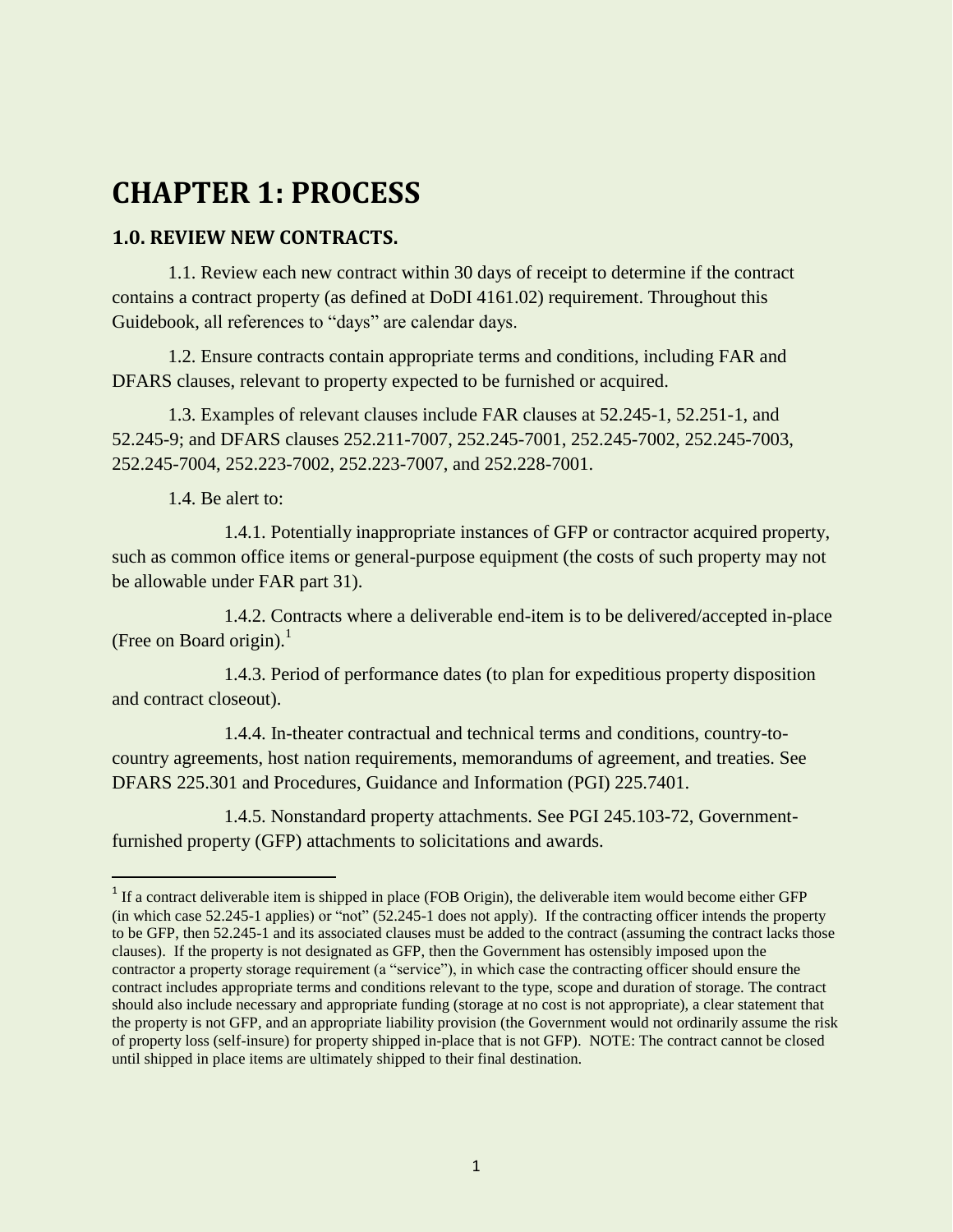1.4.6. Nonstandard Government property contract clauses (reference 41 U.S.C. 1304).

# <span id="page-5-0"></span>**2.0. ISSUE CONTRACT DEFICIENCY REPORT.**

2.1. PAs shall issue Contract Deficiency Reports (CDR) via the CDR tool within Electronic Document Access (EDA) for contracts lacking appropriate clauses, standard property attachments, terms and conditions

2.2. Notify the CO (in writing) if use of EDA is not appropriate or unavailable.

# <span id="page-5-1"></span>**3.0. IDENTIFY/ASSIGN CONTRACTS.**

PAs shall assign<sup>2</sup> for property administration the following contract types, instruments, and conditions:

3.1. Fixed-price contracts where property will be furnished to the contractor (includes fixed-price contracts with cost-reimbursable contract line items).

3.2. Purchase orders (identified as P, M, W, or V in the ninth position of the Procurement Instrument Identification Number (PIIN)) with property furnished for repair, maintenance, overhaul, or modification with a total unit acquisition value exceeding the DoD simplified acquisition threshold and otherwise meeting FAR 45.107(d).

3.3. Time and materials contracts (except when it is clear no property will be furnished or acquired. For example, contracts involving only engineering services, research, or study efforts).

3.4. Cost reimbursement contracts (except when it is clear no property will be furnished or acquired. For example, contracts involving only engineering services, research, or study efforts).

3.5. Top-level basic indefinite delivery contracts where property will be furnished or acquired.

3.6. Delivery orders awarded under Basic Ordering Agreements (FAR 16.703) Basic Agreements FAR 16.702 or Blanket Purchase Agreements where property will be furnished or acquired.

3.7. Letter contracts FAR 16.603-2 are typically (though not always) awarded as costreimbursement contracts, with specific contract type/pricing arrangements definitized at a later date.

 <sup>2</sup> DCMA uses its Contract Property Administration System (ties to Mechanization of Contract Administration Services) for this purpose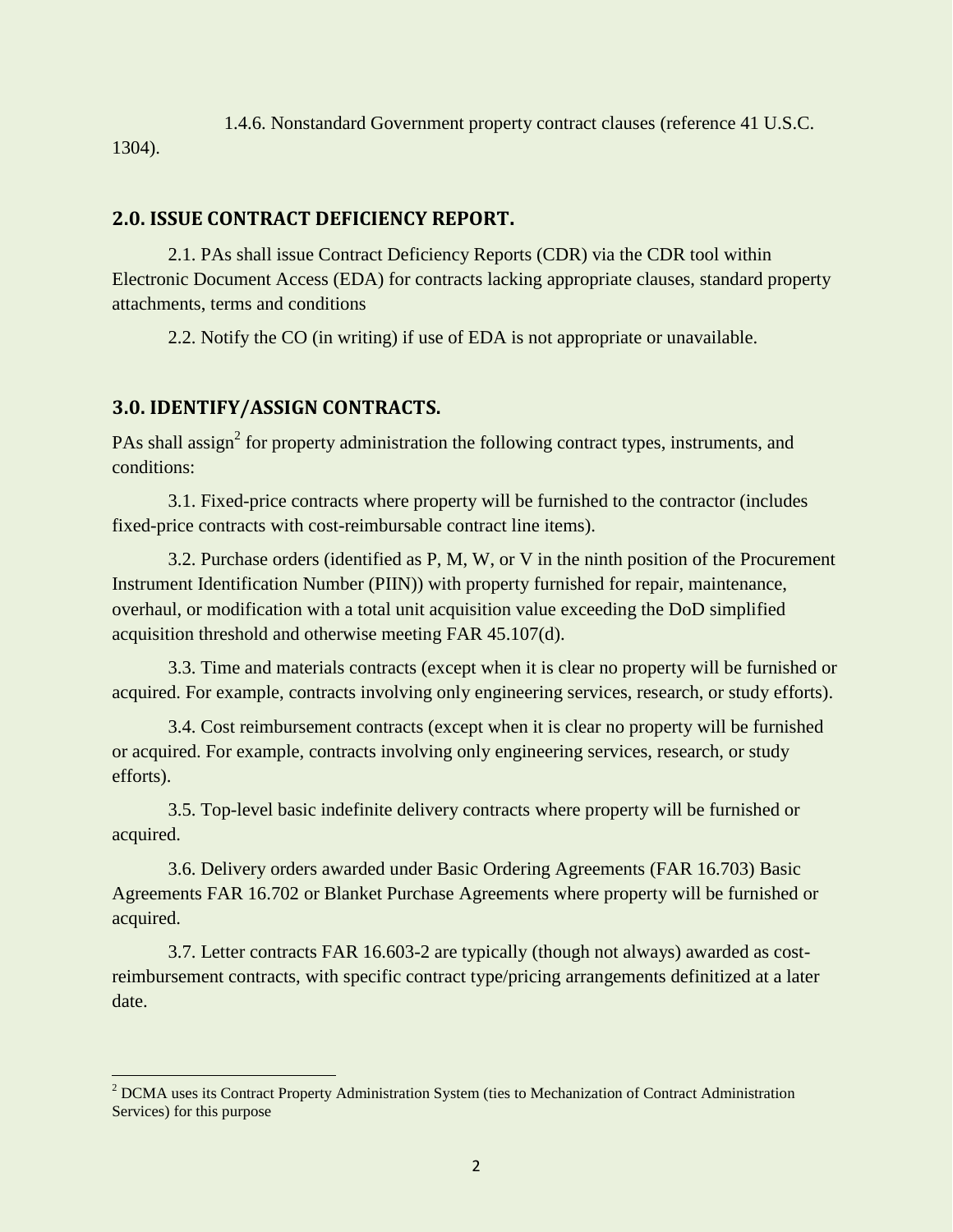3.8. Non-procurement Instruments (Grants, Cooperative Agreements, Other Transactions) where property is involved<sup>3</sup>.

# <span id="page-6-0"></span>**4.0. ISSUE/ACCEPT SUPPORT PROPERTY ADMINISTRATION (SPA) DELEGATIONS.**

Prime PA's may request SPA delegations when surveillance is required at contractor operations outside their assigned area of responsibility. SPA for subcontractors is permitted only when the exceptions listed at FAR 42.202(e)(2) apply. Prime PAs shall:

4.1. Ensure support delegation requests include a sufficient level of detail, e.g., types of property, scope of surveillance, duration, special or unique requirements; sensitive property.

4.2. Obtain prime contractor consent to accept the findings of a support PA when property administration involves oversight and surveillance (through a delegation) of a subcontractor. See FAR 45.5.

4.3. Take necessary and appropriate actions with the prime; incorporate the supporting PA's findings within the PMSA.

4.4. Ensure corrective actions are accomplished.

4.5. Issue Support Property Administration

4.6. Support PAs shall accept or reject delegation within 10 days of the delegation request.

#### <span id="page-6-1"></span>**5.0. ESTABLISH FILES.**

5.1. Some examples of files that need to be established are:

- Records of site visits (other than those conducted for PMSA performance)
- Correspondence and documentation general in nature; i.e., not tied to a single contract
- Copies of audits and inspections performed by other activities, e.g., Defense Contract Audit Agency, Defense Security Service (DSS)
- Copy of contractor's property management system procedures (if practical)
- General correspondence (not associated with a particular contract)
- Other documentation common to all contracts

<sup>&</sup>lt;sup>3</sup> Not every DoD Component administers Grants, Cooperative Agreements, and Other Transactions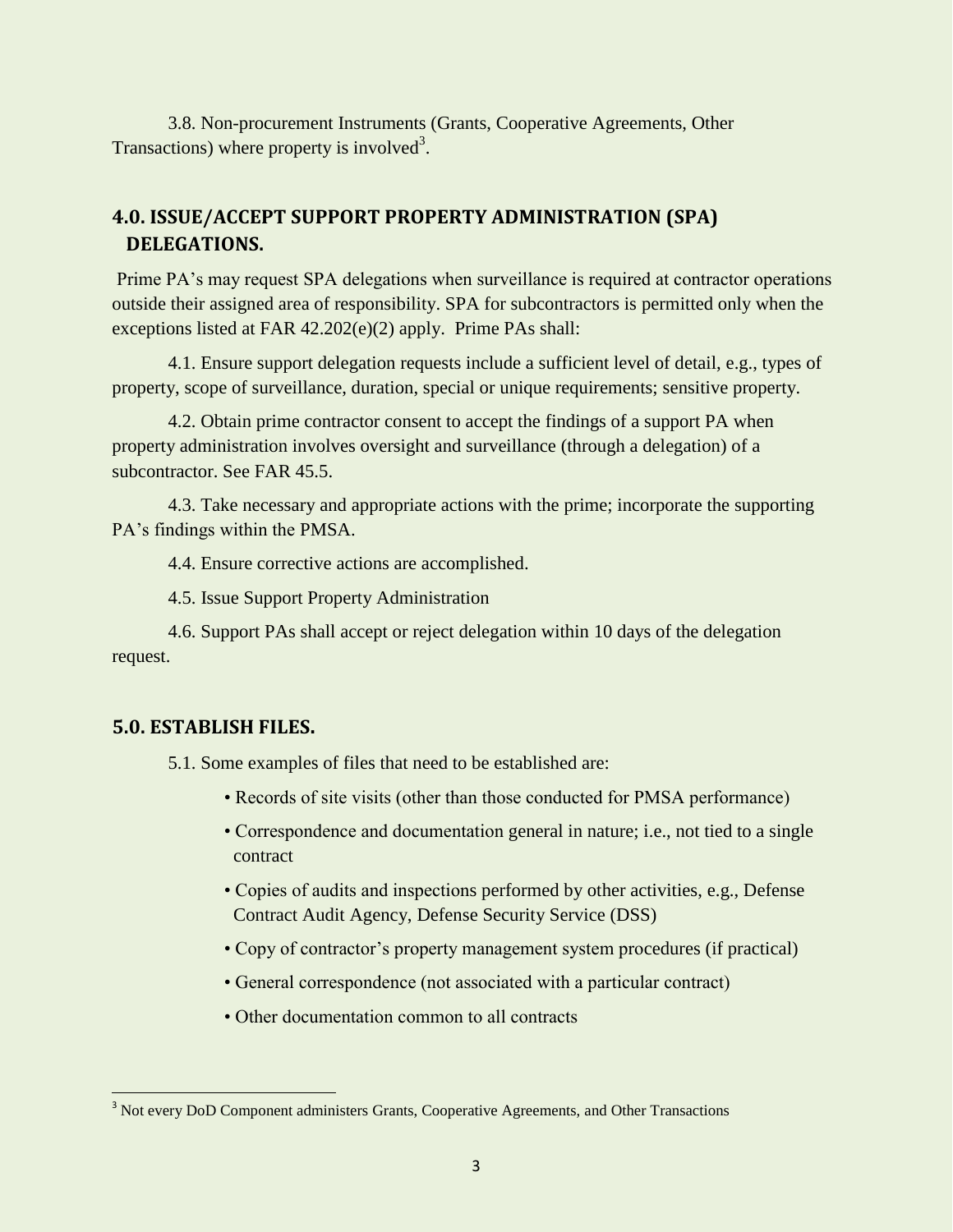• Documentation and correspondence directly related to the contract, including outside audits, and memorandums and correspondence involving liability and responsibility for property loss.

5.2 PMSA File. PMSA files are required for each completed PMSA. The following documentation is required (at a minimum) for each contractor:

- Contract review correspondence and memorandums
- PMSA notification letter
- Business System Analysis Summary (BSAS) and audit reports
- Procedure review—findings and correspondence
- Risk assessments and PMSA plans; levels of oversight determinations regarding processes or elements waived or determined not applicable
- CO correspondence
- Work papers and support documentation, i.e., sampling plans, narratives
- Internal memorandums; e.g., to COs, other functional specialists

#### <span id="page-7-0"></span>**6.0. ASSIGN NEW CONTRACTORS.**

Within 30 days of property assignment, the PA shall:

6.1. Send the new contractor a letter of introduction advising them of their contractual responsibilities. The letter shall request contractor provide a copy of their property management procedures and names of appropriate points of contact.

6.2. Submit a post-award orientation recommendation (if warranted) to the CO, including rationale and recommended type of orientation.

6.3. Obtain contractor policies and procedures; review procedures within 45 days of receipt. If the procedures are on their face unacceptable, the PA shall notify the contractor in writing that its procedures are unacceptable as written, and that failure to produce acceptable procedures may invoke contractual remedies. In such cases, the PA may grant the contractor additional time, not greater than 45 days, to resubmit procedures. If the resubmitted procedures are unacceptable, the PA shall:

6.3.1. Document the deficiency via a BSAS.

6.3.2. Forward BSAS to the CO.

6.3.3. Consider the action a completed PMSA.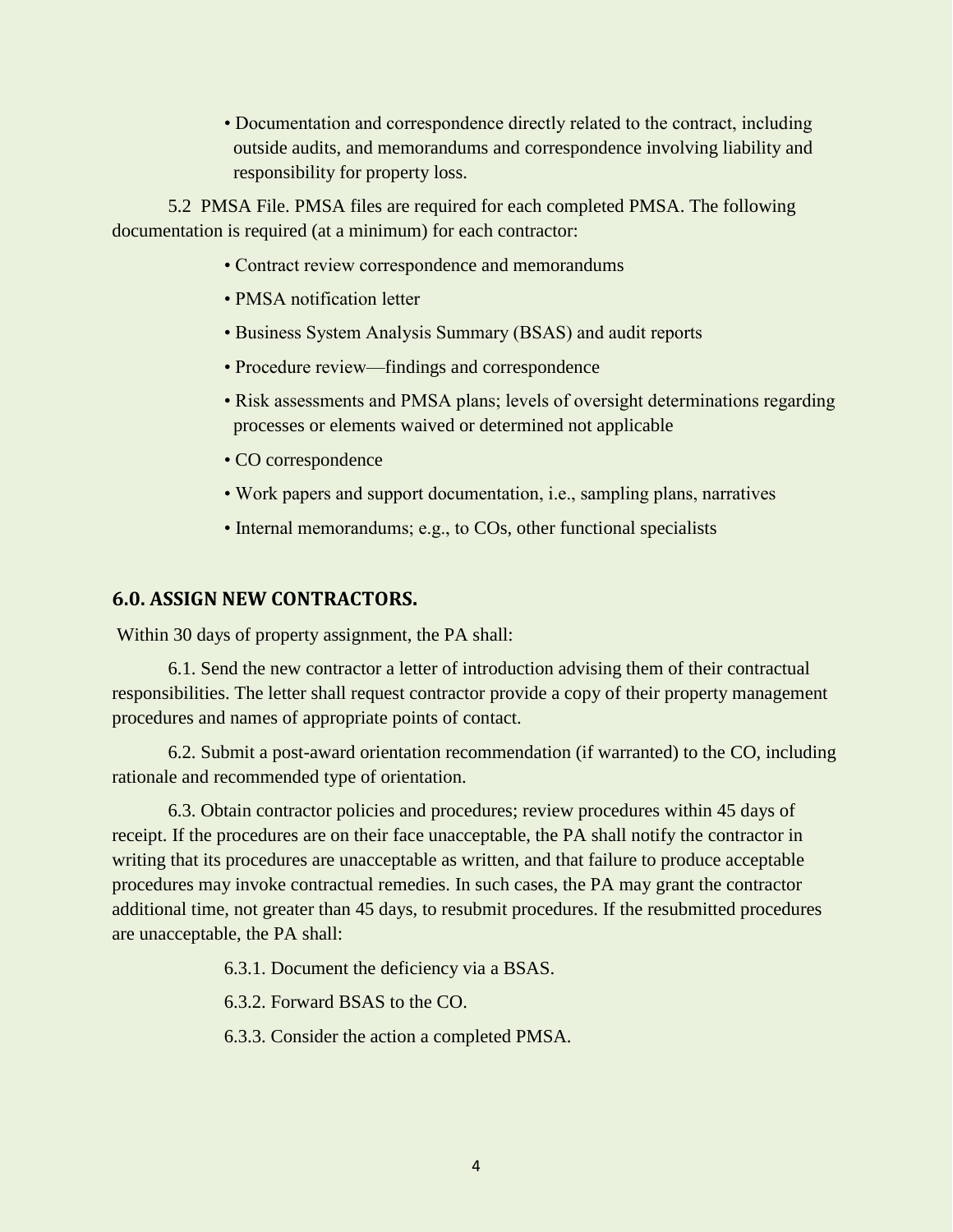NOTE: The term "new contractor" means a contractor that never before had a contractual; i.e., FAR/DFARS requirement for a property management system (as opposed to a contractor with existing or previous contracts with property newly assigned).

#### <span id="page-8-0"></span>**7.0. PLAN PROPERTY MANAGEMENT SYSTEM ANALYSIS (PMSA).**

The PA shall:

7.1. Revalidate Risk Rating. The PA shall revalidate the risk rating previously assigned to each contractor (to the extent a risk rating was previously assigned). PAs shall base their revalidation on the results of the last PMSA, current status of the contractor's property management system, and any other sources of reliance including, but not limited to, potential program impact because of property type or criticality, Special Programs' findings, past performance, prior experience with the contractor, contractor procedural changes, other audit findings, corrective actions, and results of pre-award/post-award conferences.

7.2. Identify findings, noncompliances and significant deficiencies cited in prior PMSAs.

7.3. Choose appropriate PMSA type as follows:

7.3.1. Standard PMSAs require entrance and exit conferences, detailed tests and formal examination/evaluation of a contractor's property management system.

7.3.2. Limited PMSAs. Standard PMSAs involve plant visits and detailed testing and formal examination and evaluation of contractor processes. Limited PMSAs or "desk audits" permit less formal testing methods and techniques including detailed on-site testing of select processes, contractor responses to a series of questions covering each required element of a contractor's property management system, and interviews of contractor personnel among other methods as appropriate, depending on the risk level, amount and value of property, etc. Should a limited PMSA reveal deficiencies, the PA may visit the contractor to resolve issues and/or conduct a standard PMSA.

#### <span id="page-8-1"></span>**8.0. SCHEDULE PMSA.**

PMSA schedules shall be based on the following:

8.1. High Risk. Perform a Standard PMSA at least annually until such time as the contractor improves to at least a moderate risk level and the PA determines the status of the contractor's system justifies a reduced level of oversight.

8.2. Moderate Risk. Perform a Standard or Limited PMSA as frequently as conditions warrant, but at least once every 2 years.

8.3. Low Risk. Perform a Standard or Limited PMSA as frequently as conditions warrant, but at least once every 3 years.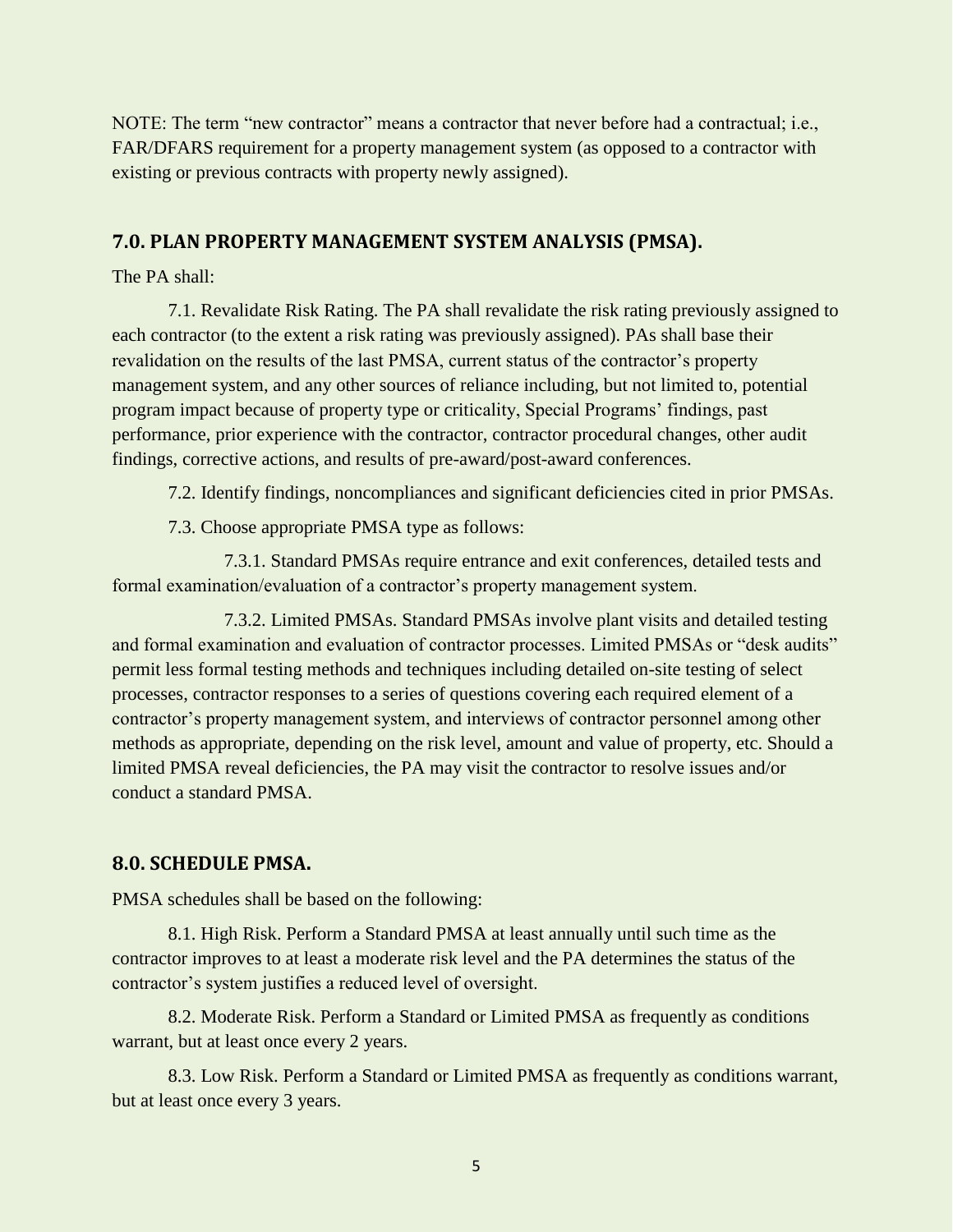#### <span id="page-9-0"></span>**9.0. CONDUCT PMSA.**

For all contractors, PAs shall:

#### <span id="page-9-1"></span>**9.1. Plan for Conduct of PMSA.**

9.1.1. Establish PMSA scheduled due date.

9.1.2. Revise or extend date scheduled based on individual circumstances.

9.1.3. Exercise reasonable judgment based on facts and data.

9.1.4. Establish and maintain adequate documentation to support decisions.

#### <span id="page-9-2"></span>**9.2. Review contractor written procedures.**

In general, well-designed, up-to-date procedures with strong internal controls will produce consistent results. In contrast, contractor procedures obviously neglected can forecast deficiencies. Ensure contractor procedures:

9.2.1. Have adequate management and internal controls.

9.2.2. Address contract terms and conditions, including requirements to perform self-assessments.

9.2.3. Establish clear lines of authority and organizational accountability for custodial care (ASTM E2279-09–Standard Practice for Establishing the Guiding Principles of Property Management.

9.2.4. Describes methods for performing prescribed tasks; e.g., acquisition, receiving.

9.2.5. Perform risk assessment of all applicable elements of property management.

9.2.6. Notify contractor in writing at least 30 days prior to starting the PMSA (unless the contractor otherwise agrees to less than 30 days); provide a copy to the CO.

NOTE: Limited PMSAs do not generally require prior written notification to the contractor.

#### <span id="page-9-3"></span>**9.3. Conduct Entrance Conference.**

The PA shall:

9.3.1. Inform contractor of the scope of review<sup>4</sup> and the timeline for completion.

9.3.2. Establish with the contractor a mutual understanding of audit processes and sampling procedures to be used. No commitment should be made regarding audit processes or sampling methods.

<sup>&</sup>lt;sup>4</sup> Entrance conferences are not required for Limited PMSAs.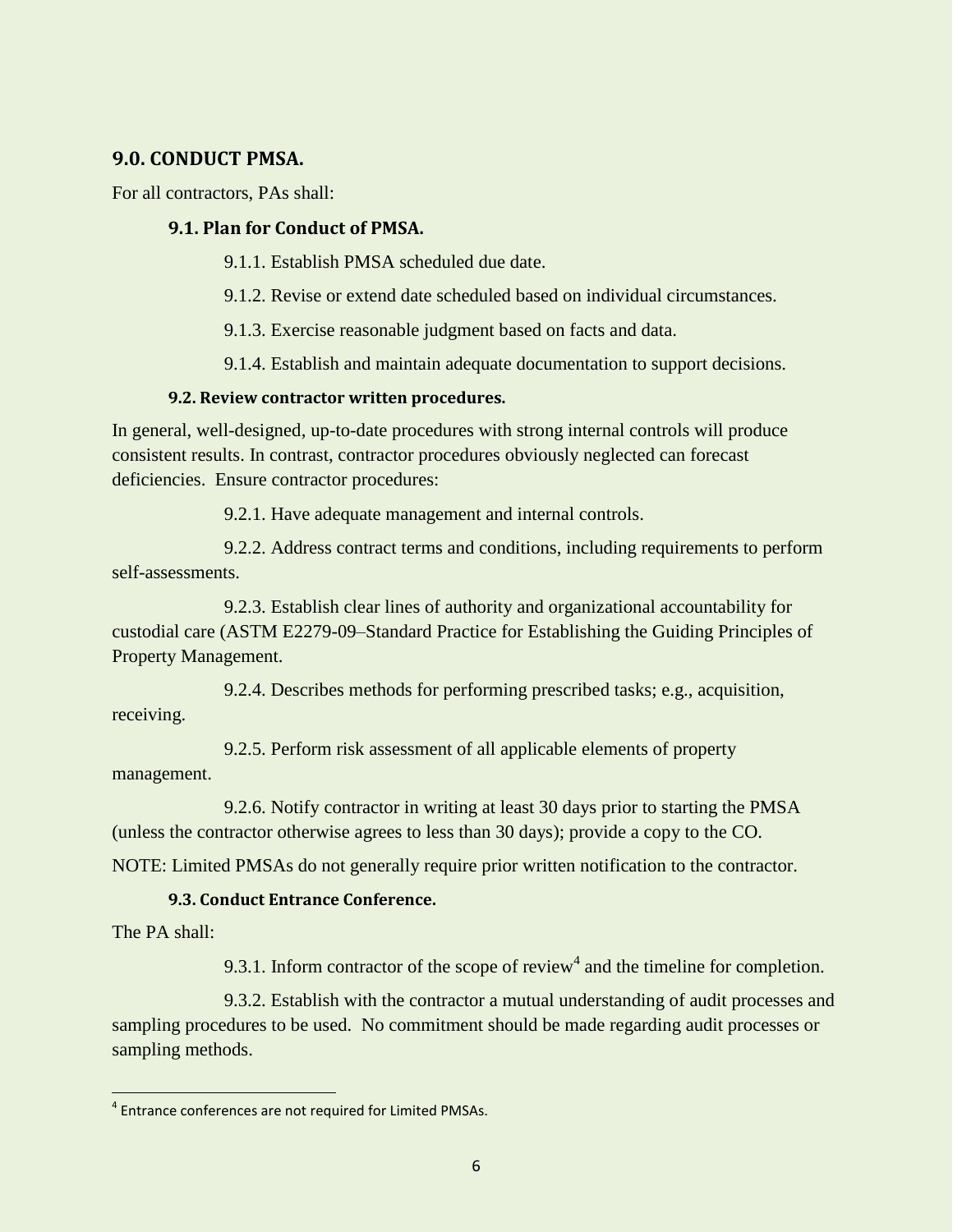9.3.3. Discuss the status of any unresolved deficiencies, contractor proposed changes to their property management system, deficiencies identified by the contractor through their self-assessment or other internal reviews, plus any and all related corrective actions.

9.3.4. Inform contractor personnel (for standard PMSAs) that an "out brief" will be conducted at the end of each workday unless prevented by local circumstances. For example, if appropriate contractor personnel are not available. In all cases, PAs should document that the out brief was conducted; formal documentation such as meeting minutes and memorandums is advisable if deficiencies are found.

9.3.5. Each applicable process must be reviewed or tested at least once every 3 years.

#### <span id="page-10-0"></span>**9.4. Process Review and Testing.**

9.4.1. Perform annual on-site reviews of records, storage, utilization, and physical inventories processes (at a minimum) when sensitive property is involved (notwithstanding the contractor's risk rating) Less frequent reviews or reviews not performed on-site; e.g., for contract closeout purposes, require PA supervisor approval.

9.4.2. Test the following process outcomes, to the extent they apply: (\*indicates a sub process to a FAR outcome, which may require separate population selection).

- Acquisition
- Receipt
- Identification\*
- Records
- Physical Inventory
- Subcontractor Control
- Reports
- Relief of Stewardship Responsibility and Liability
- Utilization
- Consumption\*
- Movement<sup>\*</sup>
- Storage\*
- Maintenance
- Property Close Out
- Disposition\*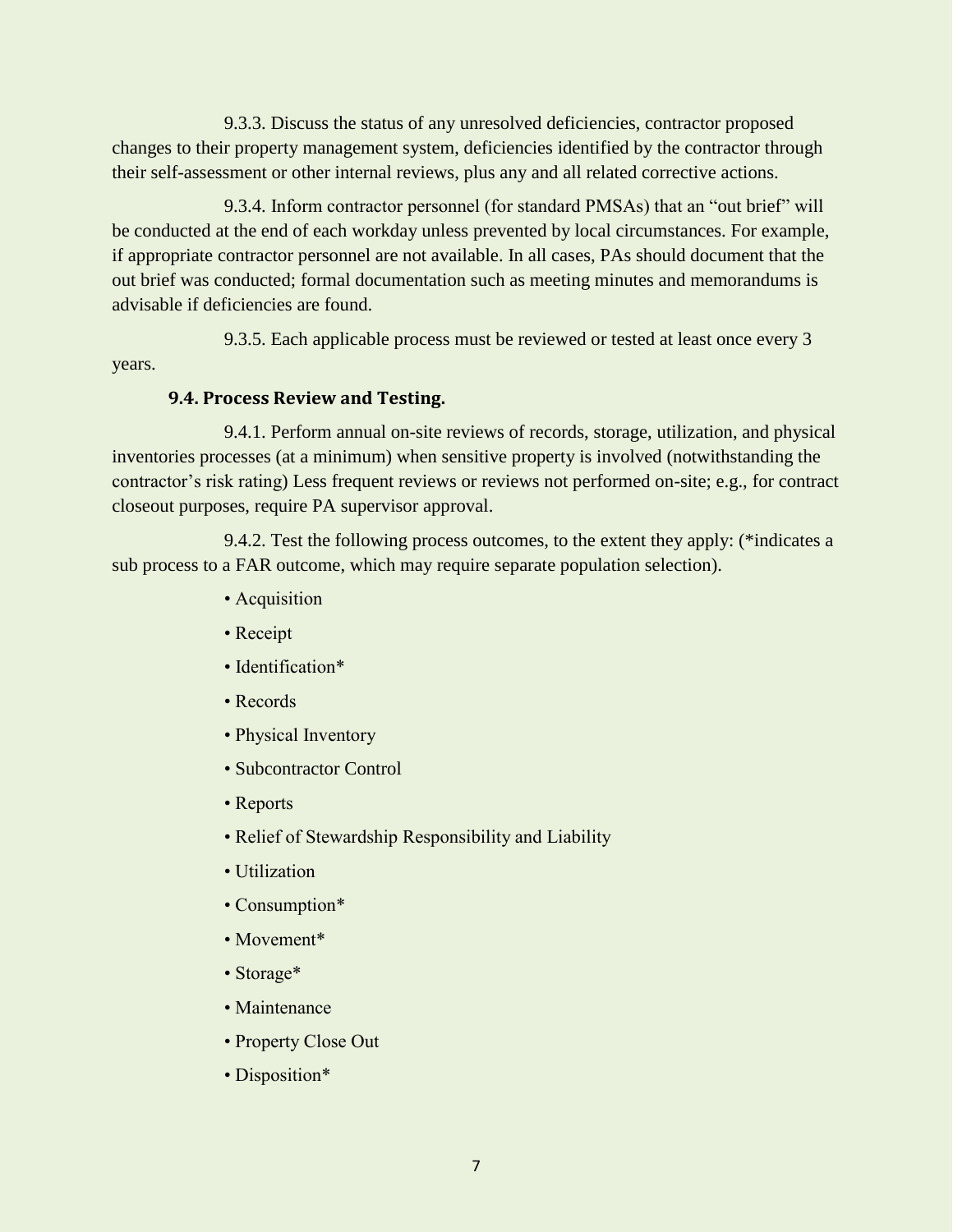9.4.3. Identify appropriate population/universe for sampling purposes (a population/universe consists of a collection of "things." For example, records, requisitions, property items, reports, or documents with common characteristics, encompassing the maximum number possible within a process segment).

#### <span id="page-11-0"></span>**9.5. Establish Sampling Plan.**

The PA shall:

9.5.1. Determine appropriate sampling methodology for the process segment being examined.

9.5.2. Use statistical sampling methods whenever possible (judgment and purposive sampling methods may also be used if the situation warrants); select an appropriate confidence level as follows:

9.5.2.1. A 97 percent confidence level (97 percent confidence of rejecting lots having 10 percent or more defects) should be used when a high degree of accuracy is required (when testing record accuracy of sensitive property items, for example, as defined at FAR 45.101).

9.5.2.2. A 95 percent confidence level (95 percent confidence of rejecting lots having 10 percent or more defects) may be used when a moderate to high degree of accuracy is required.

9.5.2.3. A 90 percent confidence level (90 percent confidence of rejecting lots having 10 percent or more defects) is suitable in most cases.

9.5.2.4. Draw the maximum number of transactions or attributes possible. If testing transactions (material requisitions, for example), the population/universe shall consist of the total number of transactions occurring within the past year (365 days). In other words, 365 days prior to starting the PMSA or since completion of the prior PMSA (whichever time period is less). If testing attributes, the population/universe shall consist of the total number items (storage areas, documents, records or property items, for example) to be examined.

NOTE 1: Judgment Sampling. Judgment sampling is a process used to evaluate areas, items, or actions, based upon the reviewer's professional judgment. Judgment sampling is useful for testing process segments that do not lend themselves to statistical methods of sampling.

NOTE 2: Purposive Sampling. Purposive sampling is a process used to evaluate areas, items, or actions involving credible, known, suspected deficiencies or reported conditions of a critical/substantial nature.

NOTE 3: Sampling is a tool that supports, not supplants, a PA's judgment.

# <span id="page-11-1"></span>**9.6. Analyze Defects.**

The PA shall: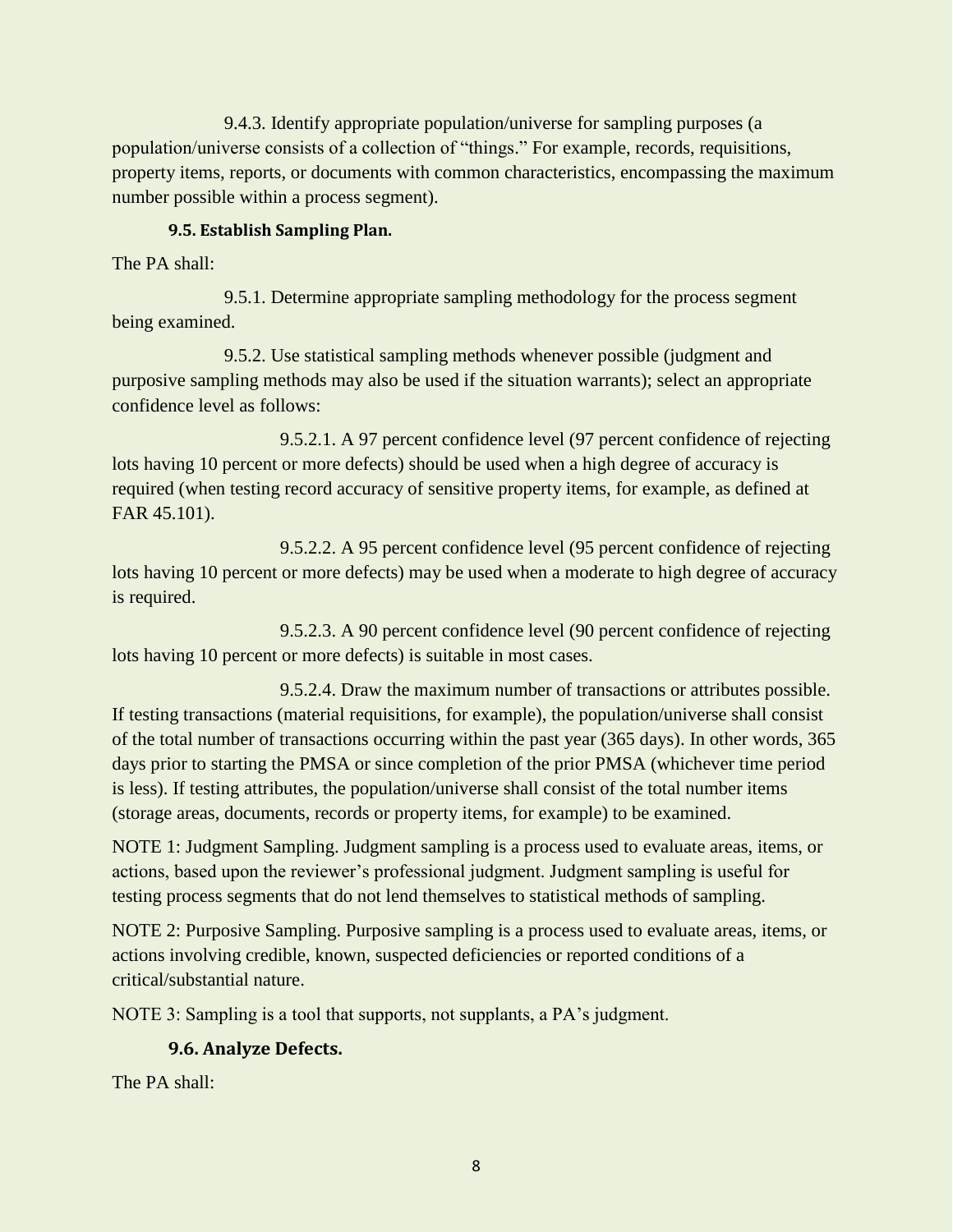9.6.1. Analyze defects from both quantitative (using established statistical sampling tables acceptance and rejection rates for set populations) and qualitative (impact, significance, materiality) perspectives.

9.6.2. Determine if defects materially affect the ability of DoD officials to rely upon information produced by the contractor's property management system.

9.6.3. Review appropriate source and supporting documents pertaining to each process outcome.

9.6.4. Validate alignment and consistency of testing/sampling results against a contractor's written procedures.

9.6.5. Incorporate contractor self-assessment results into PMSA findings (to the extent the results are reliable; i.e., are conducted in a manner similar to a PMSA).

#### <span id="page-12-0"></span>**9.7. Conduct Exit Conference.**

The PA shall:

9.7.1. Discuss findings identified or discovered during the course of the PMSA, and any actions already taken by the contractor, if any, to resolve or correct deficiencies.

9.7.2. Document the results of exit conference in the PMSA file.

9.7.3. Exit conferences are not required for Limited PMSAs.

#### <span id="page-12-1"></span>**9.8. PMSA for new contractors.**

The PA shall conduct:

9.8.1. Standard or Limited PMSA, as appropriate, within 12 months from when the contractor received or acquired the property.

9.8.2. Standard or Limited PMSA, as appropriate within 6 months if sensitive property is involved (6 months from the date contractor received or acquired sensitive property).

#### <span id="page-12-2"></span>**10.0. CONDUCT LIMITED PMSA.**

If a standard PMSAs is not necessary or appropriate, the PA shall:

10.1. Develop a series of questions covering each applicable element of the contractor's property management system; interview contractor to determine contract compliance.

10.2. Validate/evaluate results of the interview by obtaining samples of relevant documents, e.g., receiving reports.

10.3 Prepare audit report that includes at a minimum:

10.3.1. A determination regarding the applicability of each required element of the contractor's property management system.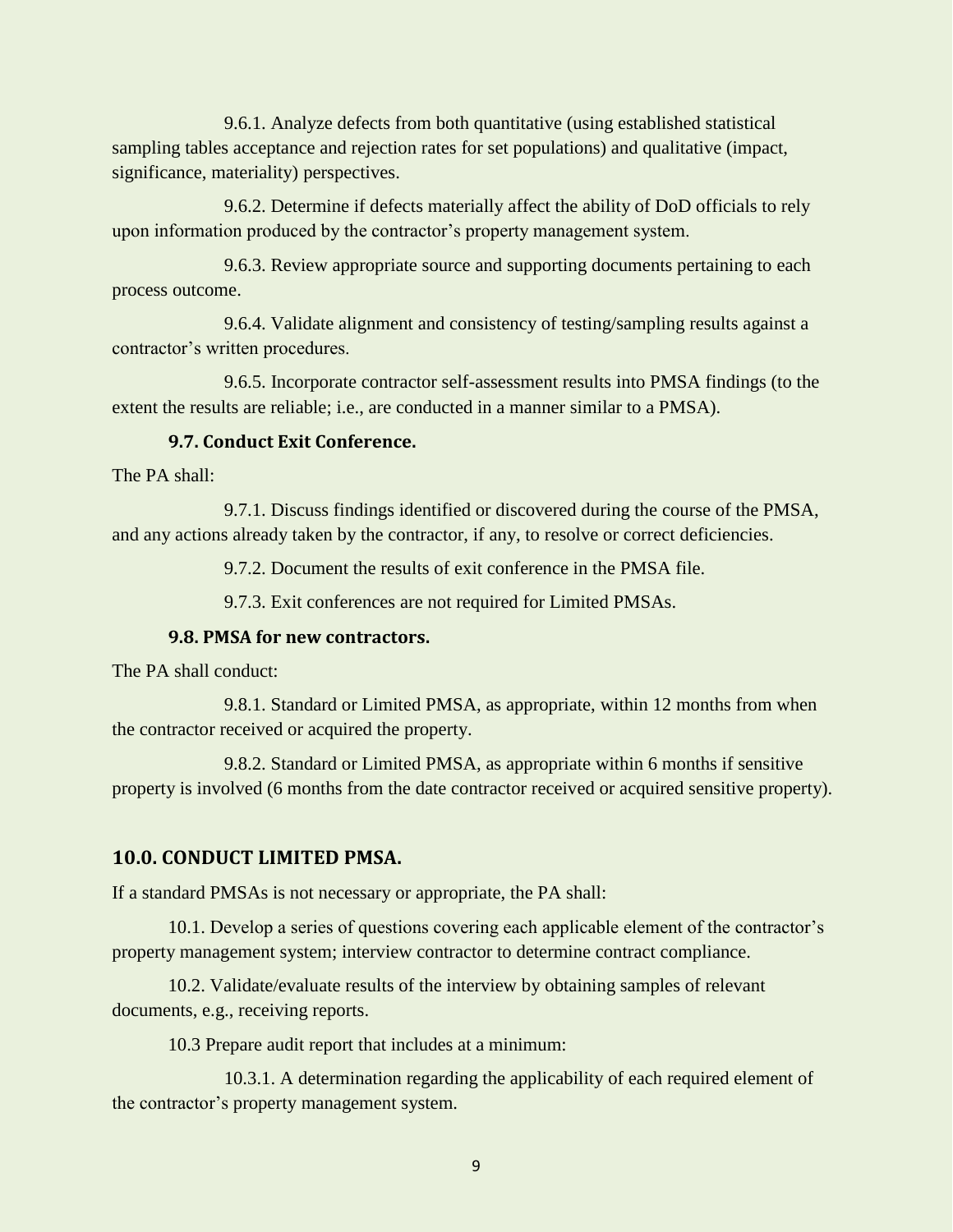10.3.2. The list of questions developed for each required element of the contractor's property management system; a statement addressing the adequacy and accuracy of contractor responses.

10.3.3. Findings and conclusions.

NOTE: In all cases, the PA shall inform the contractor that the CO will determine the significance of any deficiencies and formal system status, i.e., approved, disapproved.

#### <span id="page-13-0"></span>**11.0. PREPARE BUSINESS SYSTEM ANALYSIS SUMMARY (BSAS).**

Upon completion of a PMSA (either Standard or Limited), the PA shall:

11.1. Prepare BSAS.

11.2. Ensure BSAS provides a clear understanding of work performed and its conclusions, and a level of detail necessary to allow a CO to determine the significance of deficiencies.

11.3. Forward BSAS to the CO (for Standard PMSAs, within 30 days of the date of the exit conference; for Limited PMSAs, within 20 days of receipt of adequate contractor responses).

NOTE: PMSAs are generally considered complete upon their forwarding of a BSAS to the CO.

11.4. Provide copies of PMSA audit reports or other documentation to the CO (in addition to the BSAS), upon request.

# <span id="page-13-1"></span>**12.0. IDENTIFY/DETERMINE CONTRACTOR FUTURE PERFORMANCE RISK**.

Based on PMSA results and other sources of reliance, the PA shall:

12.1. Isolate and analyze root causes, determine relationships to other risks, express performance risk in terms of probability and consequences, and be mindful of the size and scope of a contractor's property management system in order to prioritize systems of equal risk (this includes both qualitative and quantitative analyses).

NOTE: Dollar values or amounts of property in a contractor's possession are generally not meaningful factors for determining performance risk.

12.2. Identify unfavorable future events ("What could go wrong?").

12.3. Assess the likelihood or probability of unfavorable future events ("Is it likely to happen?").

12.4. Estimate the consequence or impact of those events ("What is the potential impact on the Government if the event occurs?").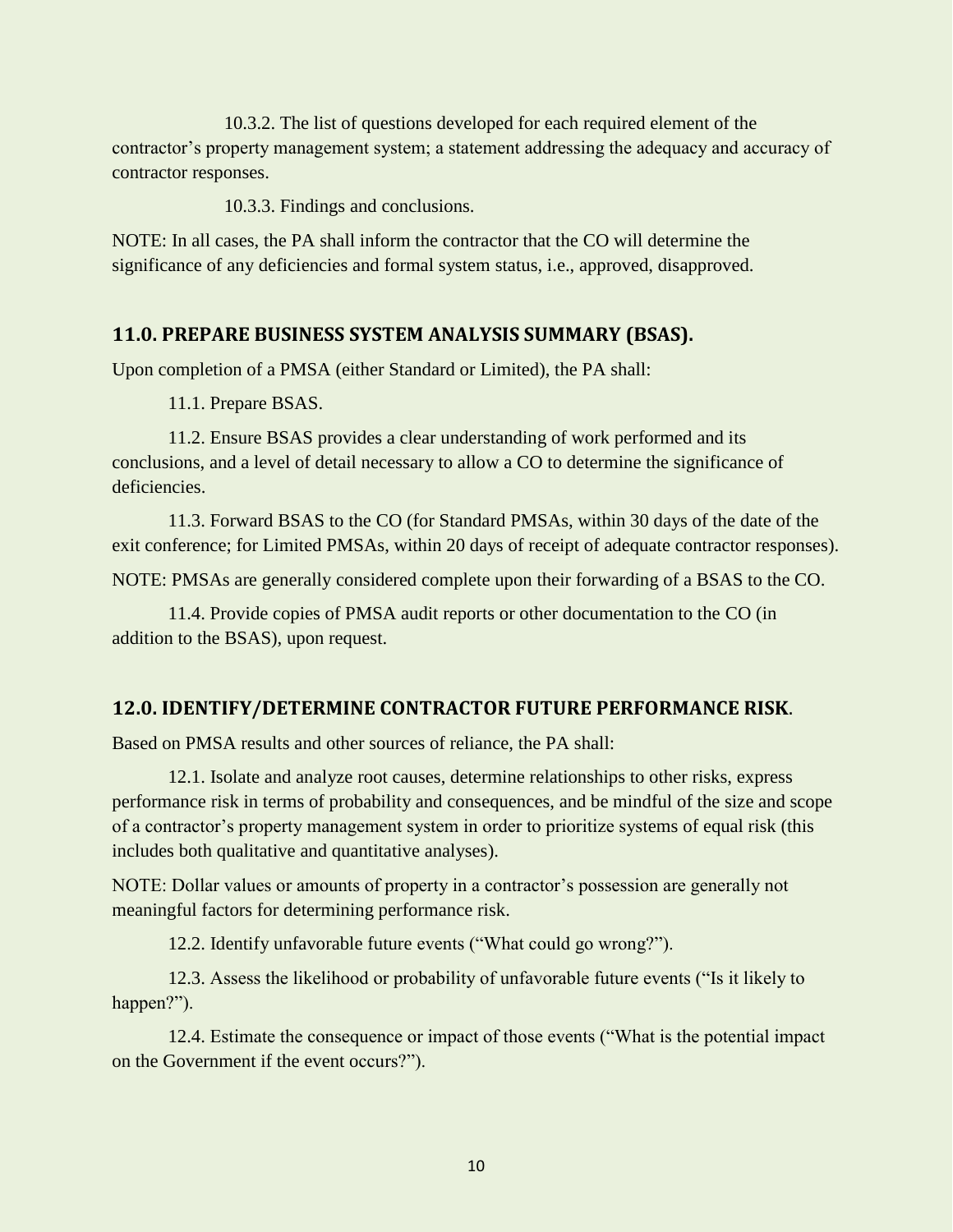12.5. Assign Risk Rating. Within 10 days of the date of the CO's Final Determination, the PA shall assign risk ratings (high, moderate, or low) based on the following criteria:

12.5.1. High Risk. High Risk means the contractor's system has significant deficiencies as determined by the CO. High Risk also means the contractor has undocumented, inconsistent, or chaotic contractor processes and practices; findings of fraud, waste and abuse; safety or national security concerns; or cost, schedule or performance issues. High Risk contractors include those with a pattern of questionable or non-existent procedures and those with poor internal controls.

12.5.2. Moderate Risk. Moderate Risk means that, although the contractor's property management system is in an approved status, new or changing conditions pose a degree of uncertainty or potential threat to future performance. Moderate Risk contractors can include inexperienced contractors furnished with or acquiring property for the first time; i.e., new contractors; contractors without fully developed procedures and systems; contractors who have deployed or who are in the process of deploying a new property management system, or those with new management teams. Moderate Risk contractors can include newly assigned and formerly High Risk contractors who have completed all corrective actions, but do not yet meet low risk criteria.

12.5.3. Low Risk. Low Risk means the contractor's auditable processes are consistent with contract terms and conditions, are embedded within the organization, and supported throughout all levels of management. Low risk can also mean the contractor focuses continually on improving its processes through both incremental and technological improvements; the system is well-managed, effective and efficient; processes produce consistently positive results; cost, schedule, performance or other contractual requirements are not in danger of being compromised, there are adequate internal controls in place, and no known significant deficiencies. New and newly assigned contractors should not be rated low risk until a satisfactory track record is established.

# <span id="page-14-0"></span>**13.0. ISSUE CORRECTIVE ACTION REQUESTS (CAR)/MONITOR CONTRACTOR CORRECTIVE ACTIONS.**

Only the CO can determine a contractual noncompliance to be a significant deficiency. However, the PA's preliminary judgment is crucial to mission success. Contractual noncompliance can be discovered at any time during or outside the PMSA process). Accordingly, the type and scope of corrective action(s) may differ based on the circumstances.

#### <span id="page-14-1"></span>**14.0. ENSURE CONTRACTOR REPORTING OF PROPERTY LOSS.**

Consistent with DFARS 252.245-7002, "Reporting Loss of Government Property", PAs shall ensure contractors provide the information required by FAR 52.245-1(f) (1) (vii) (B) (1) through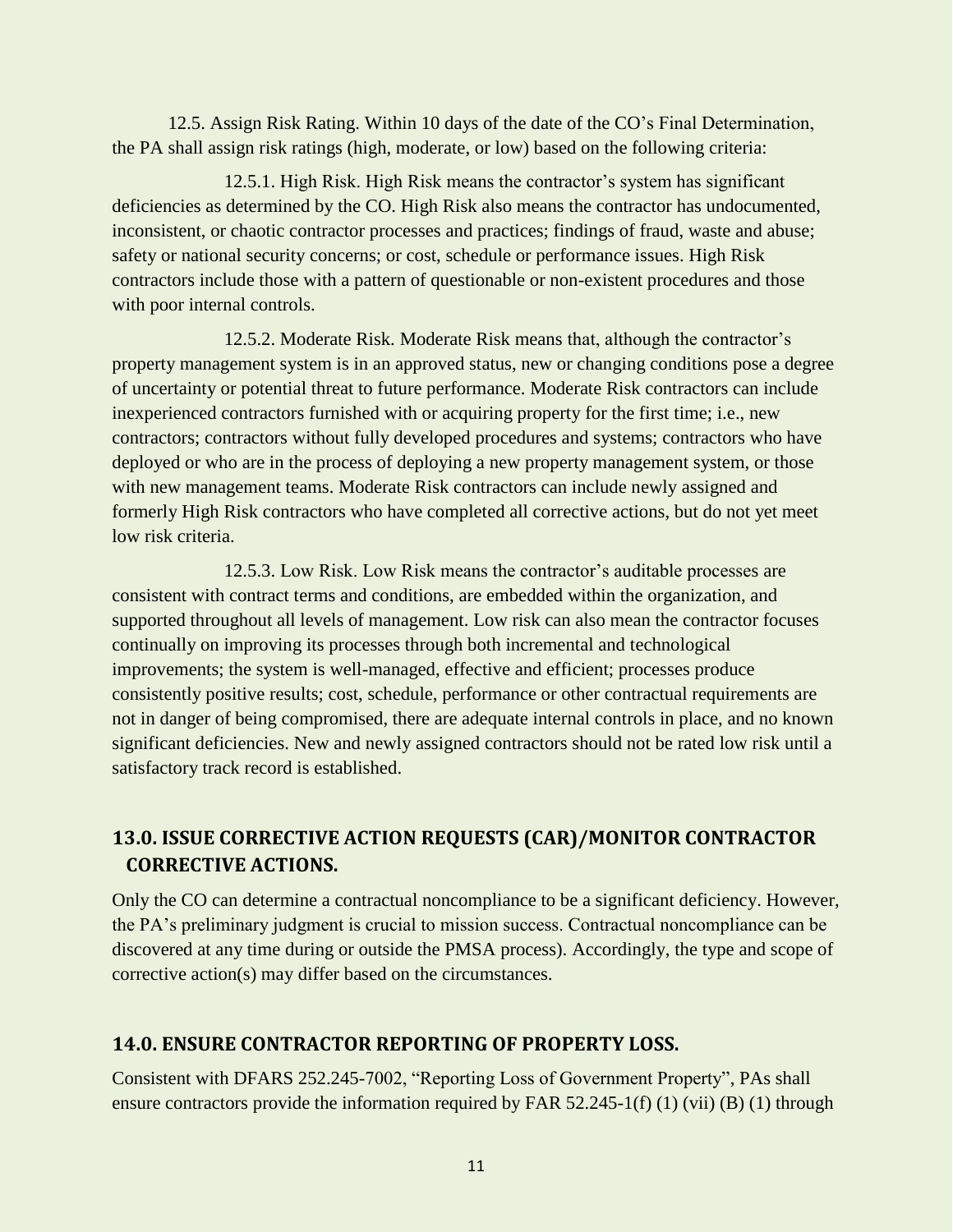(12). Property loss reporting includes losses of any kind (including damage), including those that occur under contracts containing DFARS 252.228-7001, "Ground and Flight Risk".

NOTE (1): The liability requirements of DFARS 252.228-7001 pertain to and prevail in cases of loss, damage or destruction of aircraft that occurs "in the open," during "operation", and "in flight".

NOTE (2): The Government Flight Representative and/or alternates is also responsible for making liability recommendations to the CO for all incidents involving loss of Government aircraft when DFARS 252.228-7001 is in the contract.

# <span id="page-15-0"></span>**15.0 EVALUATE CONTRACTOR RESPONSIBILITY AND LIABILITY FOR PROPERTY LOSS.**

15.1. PAs shall, within 90 days of receiving an acceptable property loss report from the contractor:

15.1.1. Ensure contractor reported loss meets the FAR/DFARS (or other contract terms and conditions) definition and reporting criteria for "loss of Government property," as defined in FAR 45.101.

15.1.2. Review contract terms and conditions; determine whether risk of loss is assumed by Government or contractor; assess the extent of subcontractor responsibility and liability (if property loss occurred at the prime's subcontractor).

15.1.3. Evaluate facts and circumstances, including whether the loss is covered by insurance and/or the contractor was (or expected to be) otherwise reimbursed.

15.1.4. Determine if property loss was caused by contractual non-compliance, particularly significant deficiencies in the contractor's property management system.

15.1.5. Based upon the findings and conclusions, the PA shall either relieve (in writing and consistent with Certificate of Appointment authority (see DFARS 201.670) the contractor of responsibility and liability (FAR 45.105(d) where the possibility of property loss was a risk assumed by the Government under the contract, or (if potential property loss was a risk assumed by the contractor) recommend the CO:

15.1.5.1. Hold the contractor responsible and liable for the item's unit acquisition cost (in full or in part).

15.1.5.2. Authorize contractor to repair or replace the property.

15.1.5.3. Determine a form of consideration appropriate for the

circumstances.

NOTE: Relief of responsibility and liability can be applied to either the property item(s) itself (at unit acquisition cost) or an item's repair or replacement cost (the latter cost may differ from unit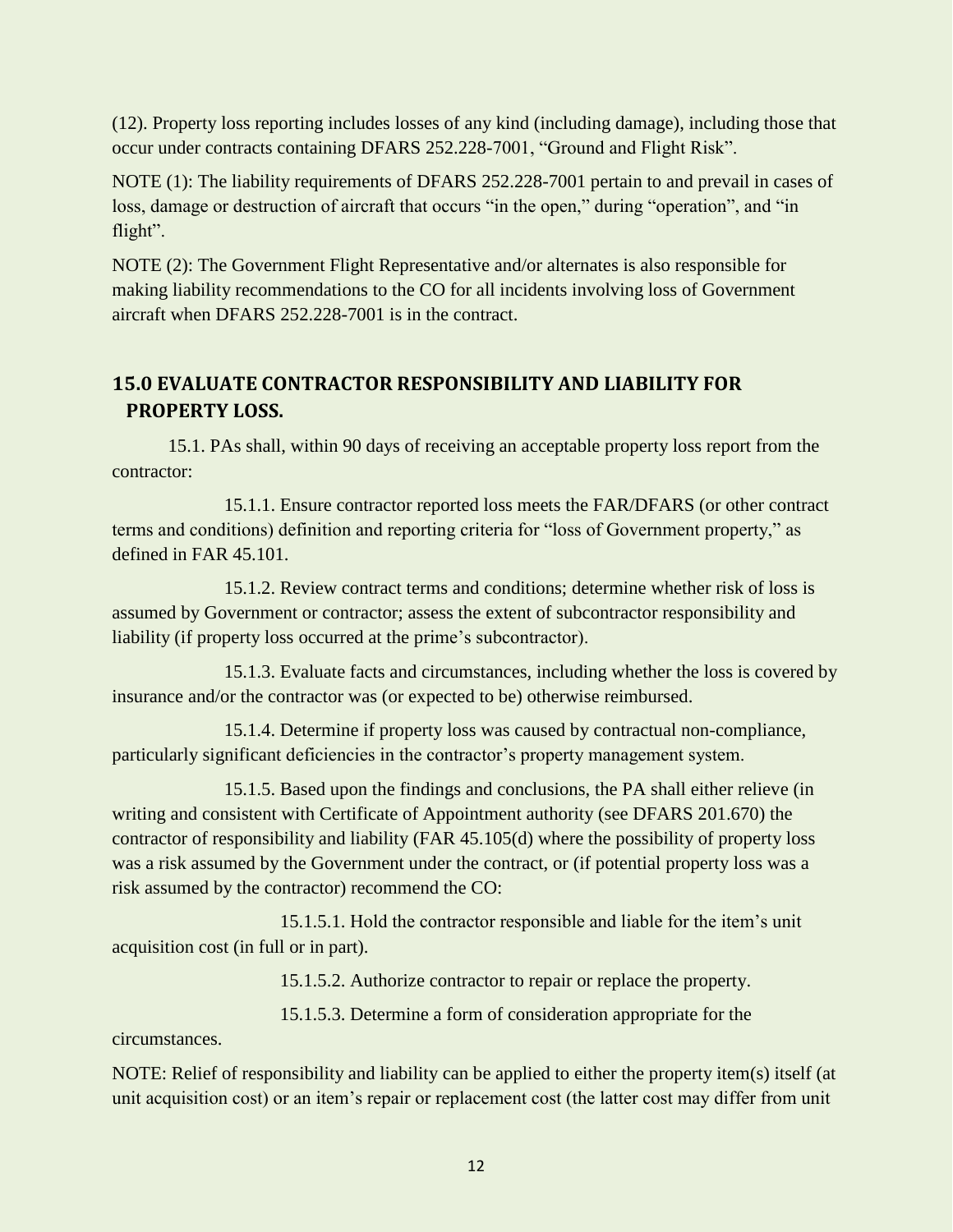acquisition cost). Relief of responsibility and liability does not obviate the need for proper disposition of the property item, to the extent the item still exists. For example, if relief of responsibility and liability involved a damaged item.

15.2. PAs shall also:

15.2.1. Maintain data integrity within the Property Loss eTool to reflect results of evaluations, analyses, investigations, etc., and regularly uploading support documentation.

15.2.2. Report all incidents of property loss to the DSS when property contains or potentially contains classified or sensitive data, and appropriate law enforcement organizations if arms, ammunition and explosives are involved. See DoD 5220.22-M, "National Industrial Security Program Operating Manual".

15.2.3. Take other required actions as may be necessary and appropriate to comply with contract terms and conditions.

#### <span id="page-16-0"></span>**16.0. HOLD CONTRACTOR RESPONSIBLE AND LIABLE.**

The CO may hold the contractor responsible and liable when one or more of the following conditions exist:

16.1. Property loss is a result of willful misconduct or lack-of-good faith on the part of contractor managerial personnel per FAR 52.245-1(h)(1)(ii);

16.2. The Government's assumption of risk for property loss was previously withdrawn in accordance with FAR 45.104(b);

16.3. The loss is covered by insurance or the contractor is/will be otherwise reimbursed, or

16.4. The possibility of property loss was a risk assumed by the contractor; i.e., such action is authorized by contract terms and conditions.

#### <span id="page-16-1"></span>**17.0. PERFORM PROPERTY ADMINISTRATION CLOSEOUT**

17.1. Proper disposition of all accountable property by the contractor, including resolution of plant clearance cases.

17.2. Adjudication of any outstanding property loss cases.

17.3. Termination of Document Control Number if applicable.

NOTE 1: A hard copy DD Form 1593 marked "Information Copy" should be provided to the cognizant DSS office for contracts involving Arms, Ammunition, or Explosives.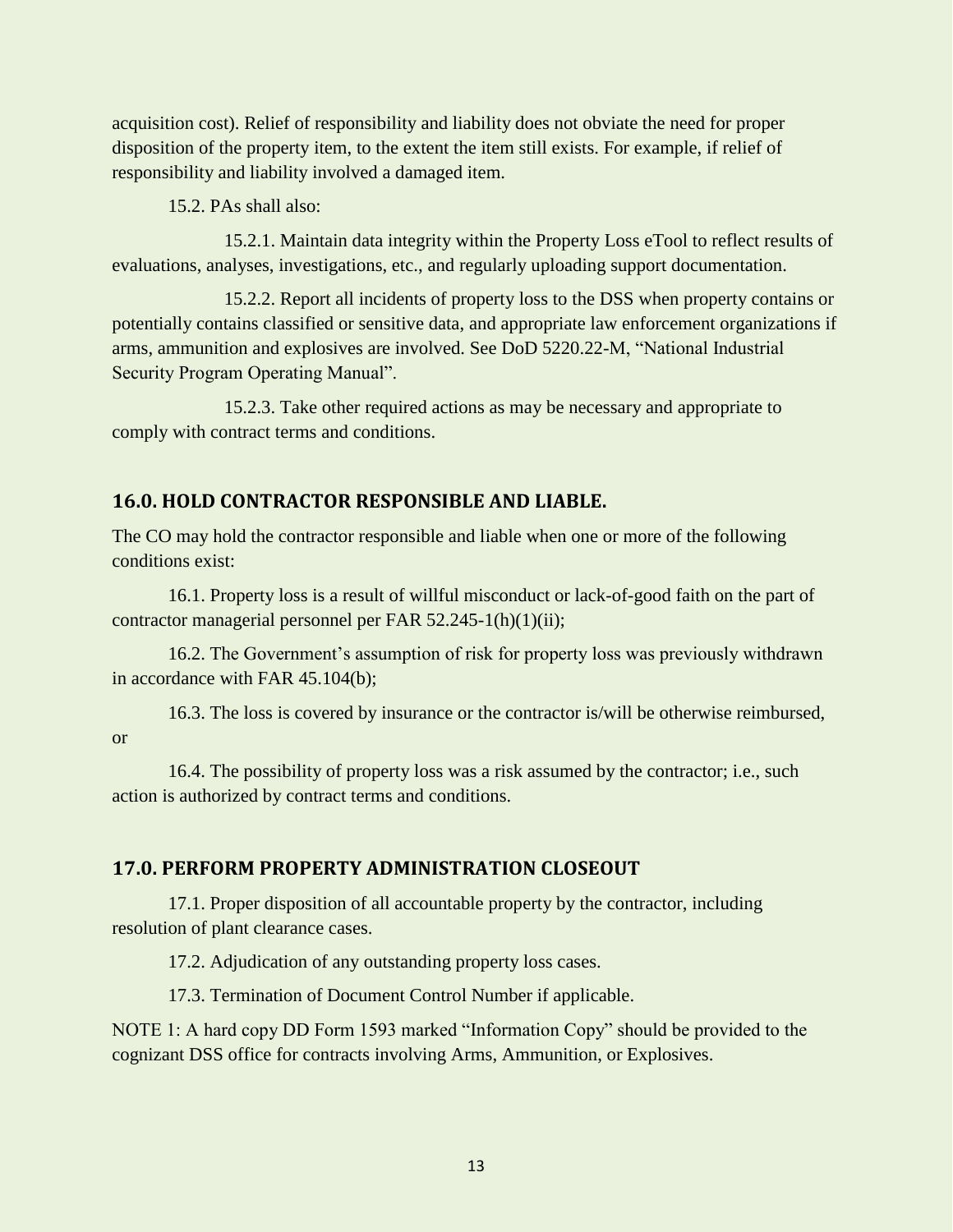# <span id="page-17-0"></span>**CHAPTER 2: PROPERTY LIFECYCLE PROCESS OUTCOMES**

# <span id="page-17-1"></span>**1.0 ACQUISITION**

The FAR outcome of **ACQUISITION** involves the contractor's acquisition of property by various means, including purchase, fabrication, requisition from Government supply sources, from their own internal stores, or via a contractual transfer of accountability from another contract. The process usually starts with a purchase requisition prepared by the material control organization, which is then submitted to an established purchasing office.

The contractor's acquisition of property is governed by FAR 52.245-1(f)(1)(i), FAR 52.216-7, "Allowable Cost and Payment," and applicable Cost Accounting Standards.

Source documents include Defense Logistics Management System (DLMS) requisitions, purchase orders, transfer documents, petty cash documents, and fabrication orders; supporting documents include purchase requisitions and engineering change proposals.

To test for compliance, PAs should perform sufficient testing to ensure the contractor:

- Has contractual authority for acquiring the property, to include property obtained from Government supply sources (Reference FAR 52.251-1, "Government Supply Sources" and DFARS 252.251-7000, "Ordering from Government Supply Sources").
- Properly prepares and processes DLMS requisitions including routing identifiers and priority designators.
- Provides for internal reviews of available in-house items that are excess to other (contractual) requirements. (Reference FAR  $52.245-1(j)(1)$ ).
- Has the necessary internal controls to assure that quantities purchased are reasonable (consistent with contract type and scope).
- Maintains adequate support and supporting documentation (properly maintained files that reflect the status of requisitions and other acquisition documents).
- Demonstrates appropriate follow-up actions.
- Ensures that (when the purchase order is for property for more than one contract) the quantity acquired for each contract is specified in the purchase order or supporting documentation to ensure proper charging.

NOTE: Acquisition of general-purpose equipment. All stakeholders should be alert to potential or obviously inappropriate instances of GFP or contractor-acquired property, for example common office items. The latter may not be allowable under the cost principles stated in FAR part 31.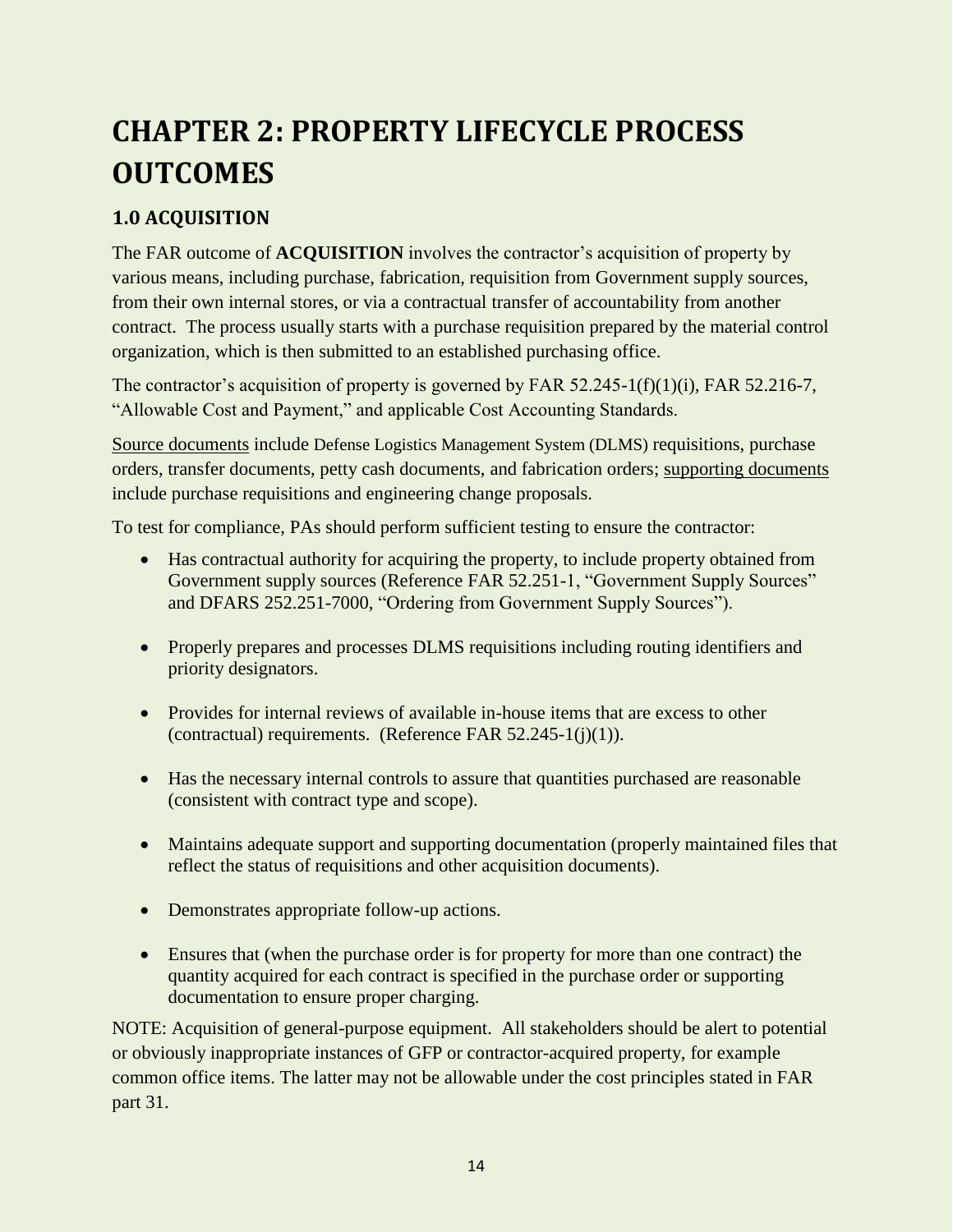The FAR "contract property" categories of special tooling, special test equipment, equipment, and material are derived from FAR part 31 cost principles. Accordingly, when the acquisition of equipment is discovered, PAs should review the contractor's current Disclosure Statement (CASB-DS-1). If the contractor's Disclosure Statement says that equipment should be charged direct, notify the CO; Defense Contract Audit Agency (DCAA) review is necessary to ensure charging is accordance with CAS 402, "Consistency in Allocating Costs Incurred for the Same Purpose", CAS 404, "Capitalization of Tangible Assets", and CAS 409, "Depreciation of Tangible Capital Assets."

#### NOTES:

(1) When general equipment items are not charged as a direct cost, title to the Government does not convey (see FAR 45.4, "Title to Government Property").

(2) PAs should also be alert to contractors setting up "entities" with a new Commercial and Government entity (CAGE) code, being awarded that single contract and then charging direct general-purpose items, e.g., cars, equipment. In such cases, the PA should notify the CO.

Reminder: A basic FAR principle is that, upon contract award, contractors bring all the necessary organization, experience, accounting and operational controls, property, and technical skills, or the ability to obtain them (Reference: FAR 9.104-1 (e), (f), and (g) of General Standards). Therefore, upon contract award, responsible contractors should have the means to provide effective and efficient stewardship of Government property (Reference: PGI 245.102-70).

#### CASB-DS1 Form Sample --

[http://www.whitehouse.gov/sites/default/files/omb/procurement/casb\\_ds-1.pdf](http://www.whitehouse.gov/sites/default/files/omb/procurement/casb_ds-1.pdf)

#### NOTES:

The CASB-DS1 form has sections for DIRECT CHARGED MATERIAL

Section 2.1.0 is a description of Direct Material.

Section 2.7.0 – Asks for a "DESCRIPTION OF OTHER DIRECT COSTS" (PAs may have to ask the Contractor to see this "supplemental disclosure" on a continuation sheet)

Section 3.1.0 – Asks for a DECISION TABLE in deciding what is charged direct versus indirect costs.

Section 3.2.3. – Asks the contractor to specify how they will treat ST and STE costs under items (r) and (s).

Part V of the CASB-DS1form deals with depreciating tangible assets, which implies that the acquisition cost of the equipment is not charged direct; rather allowable depreciation is charged to the contract.

Under Section 5.1.0 of the CASB-DS1form there is a list of items which in general application should be charged through depreciation or amortization. These include:

(e) Machinery and Equipment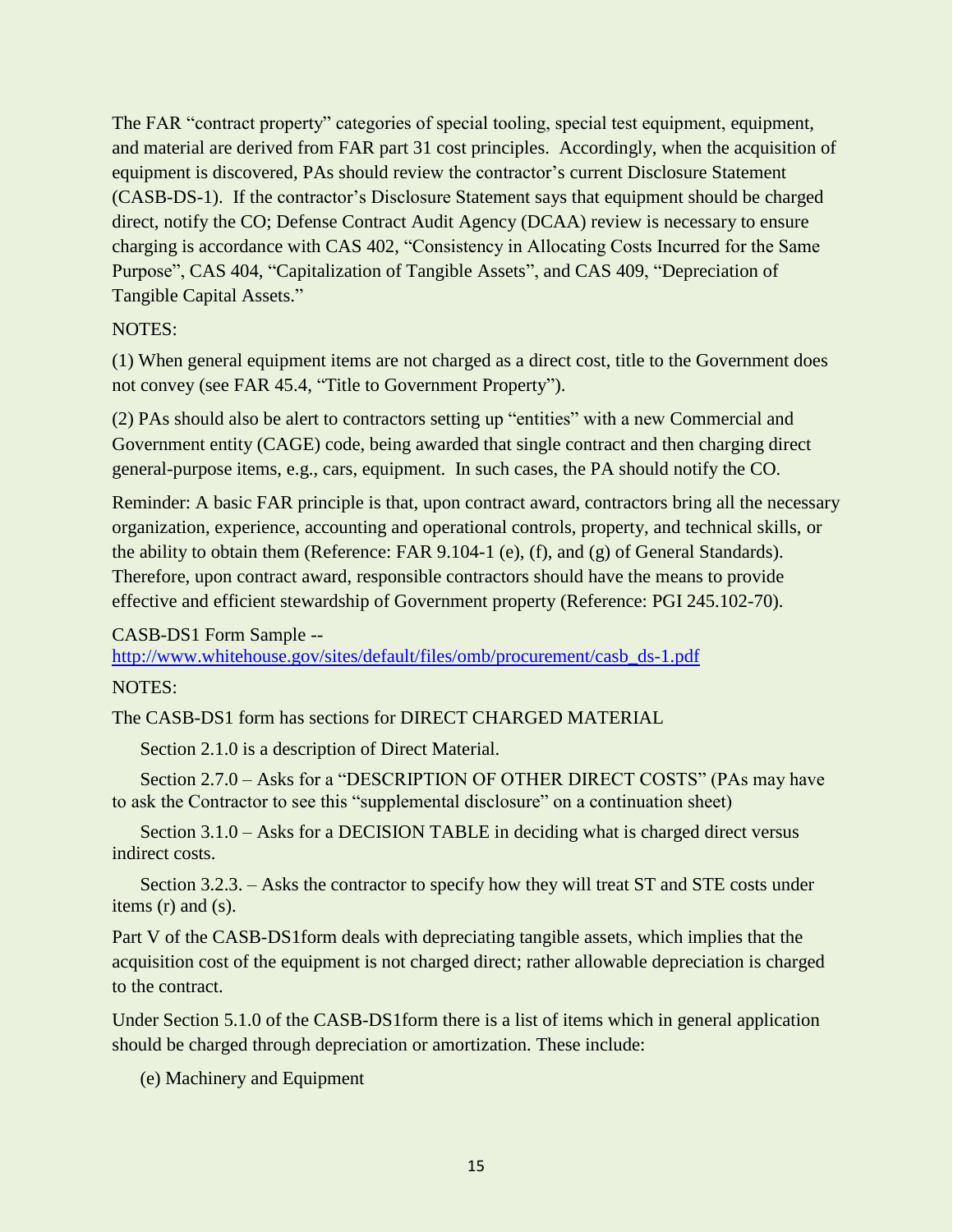- (f) Furniture and Fixtures
- (g) Automobiles and Trucks
- (h) Data Processing Equipment
- (j) Patterns and Dies
- (k) Tools

# <span id="page-19-0"></span>**2.0 RECEIPT/IDENTIFICATION**

The FAR outcome of **RECEIPT** involves the process of physically receiving incoming property; it is at the point of receipt that the contractor becomes accountable and responsible. It is at this point that property is identified as Government owned.

Source documents include receiving reports; supporting documents include Government Bills of Lading and packing lists. To test for compliance, the PA shall examine the contractor's receiving controls and procedures, and perform sufficient testing to ensure the contractor:

- Properly identifies property as Government owned in a manner appropriate to the type of property, e.g., stamp, tag, mark, or other identification.
- Accomplishes electronic receipt via Wide-Area Workflow (WAWF). Reference DFARS clause  $252.211 - 7007$ .<sup>5</sup>
- Obtains the carrier's signature when shortages or other discrepancies are identified at the time of delivery.
- Observes any special handling requirements regarding the receipt of sensitive property, i.e., explosives, corrosives, chemicals, etc., and special storage requirements.
- Promptly notifies the PA when overages, shortages, damages or other discrepancies are discovered upon receipt of GFP.
- Takes actions necessary to adjust, as required, for overages, shortages, damages, and other discrepancies upon receipt of contractor-acquired property.
- Reconciles items received with their incoming documentation, e.g., purchase orders and packing lists.
- Promptly distributes receiving reports to designated control points and records the Government property in the property management records.

<sup>5</sup> When a DoD Component enters property shipment data in WAWF and the property is bound for a Contractor, the Contractor receives email notification; shipment information will appear in the Contractor's WAWF Property Transfer work folder. Note that both DoD and Contractor must have established the WAWF role of Government Property Shipper and Contractor Property Receiver, respectively.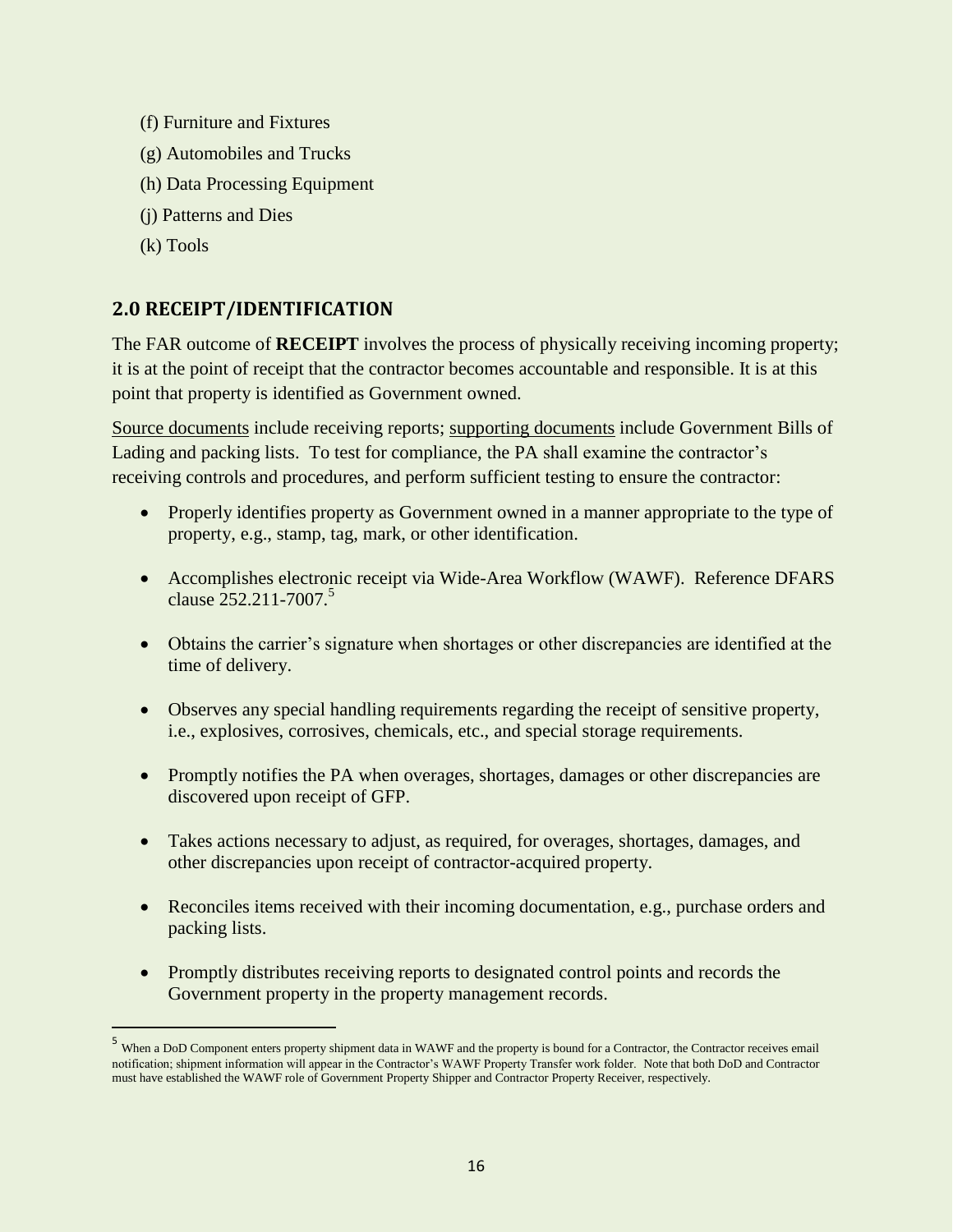- Adequately protects and stores property during the receiving process.
- Properly segregates, stores, and records returnable and reusable containers in the property management system.
- Properly records quantity received, condition, date received, and the information necessary to meet the record reporting requirements of FAR 52.245-1.
- Updates the GFP module (of the DoD Item Unique Identification Registry) as required by DFARS 252.211-7007.\*

\*See "Reporting Government Furnished Property: Vendor Guide" (describes vendor GFP reporting processes and methods in accordance with DFARS 252.211-7007. http://www.dodprocurementtoolbox.com/page/gfp/resources

Reference: ASTM Standard Practice for Receiving Property, E2605-08

#### <span id="page-20-0"></span>**3.0. RECORDS**

The FAR outcome of **RECORDS** involves ensuring that the contractor establishes and maintains records of Government property in accordance with FAR 52.245-1 and any other contract terms and conditions. To test for compliance, the PA shall ensure at a minimum the contractor's property management system meets the data requirements of FAR 52.245-1 and GFP reporting requirements under DFARS 252.211-7007, which requires the following information:

- (1) Received/Sent (shipped) date.
- (2) Status code.
- (3) Accountable Government contract number.
- (4) CAGE code on the accountable Government contract.
- (5) Mark record.
	- (i) Bagged or tagged code (for items too small to individually tag or mark).
	- (ii) Contents (the type of information recorded on the item, e.g., item internal control

number).

- (iii) Effective date (date the mark is applied).
- (iv) Added or removed code/flag.
- (v) Marker code (designates which code is used in the marker identifier, e.g.,  $D = CAGE$ , UN=DUNS, LD=DODAAC).
	- (vi) Marker identifier, e.g., Contractor's CAGE code or DUNS number.
	- (vii) Medium code; how the data is recorded, e.g., barcode, contact memory button.
	- (viii) Value, e.g., actual text or data string that is recorded in its human-readable form.
	- (ix) Set (used to group marks when multiple sets exist).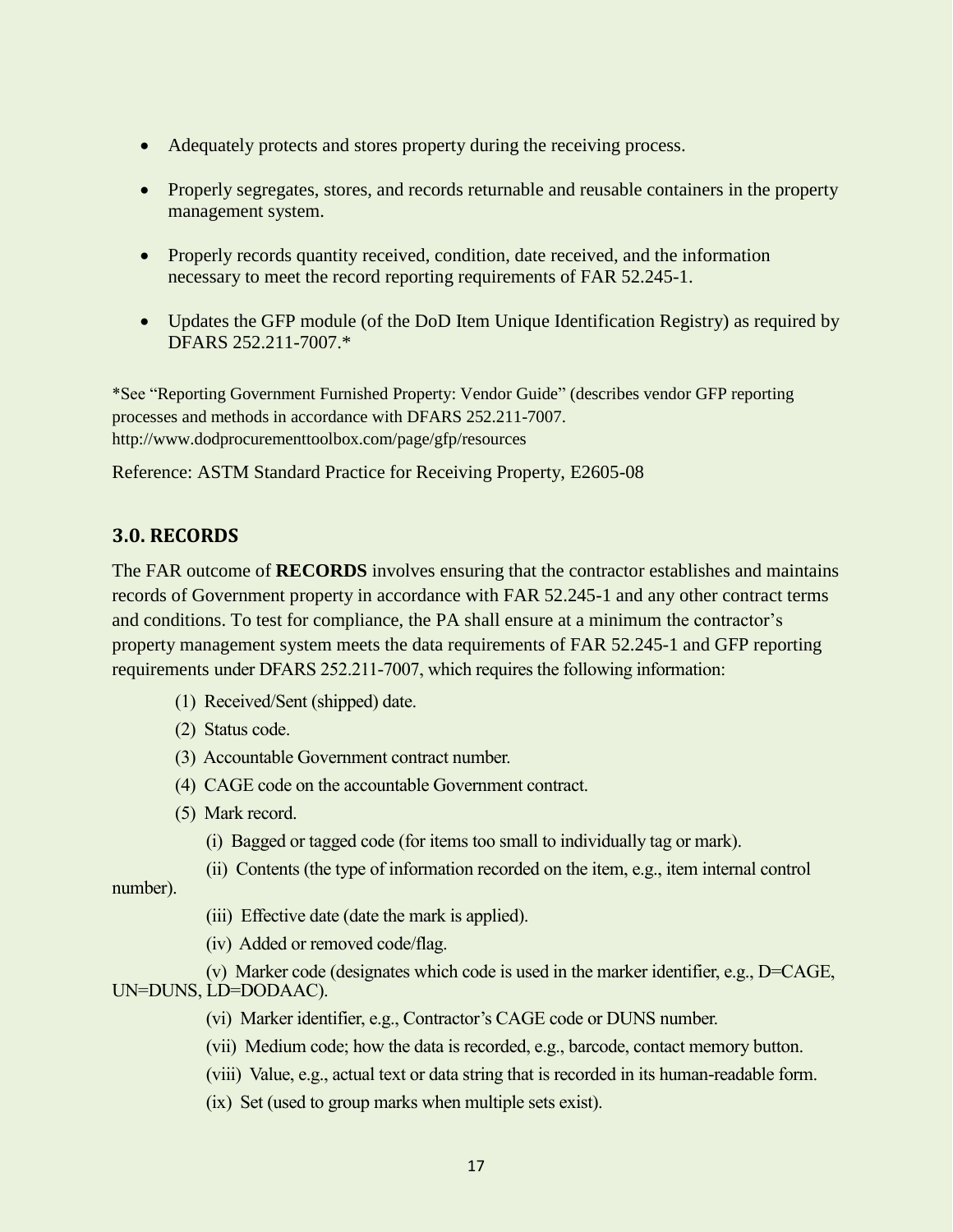(6) Appropriate supply condition code, required only for reporting of reparables, per Appendix 2 of DoD 4000.25-2-M, Military Standard Transaction Reporting and Accounting Procedures Manual [\(http://www2.dla.mil/j-6/dlmso/elibrary/manuals/dlm/dlm\\_pubs.asp\)](http://www2.dla.mil/j-6/dlmso/elibrary/manuals/dlm/dlm_pubs.asp).

The PA shall also ensure the contractor:

- Identifies general-purpose components that are readily removable (to facilitate potential reutilization).
- Maintains in lieu of formal property records a file of appropriately cross-referenced documents evidencing receipt, issue, and use of material issued for immediate consumption (when approved by the PA on a contract-by-contract basis), i.e., a material receipt and issue system.
- Safeguards records from tampering or destruction.
- Establishes property records in a timely manner upon receipt or fabrication.
- Records serial numbers for all weapons.

- Provides a complete, current and auditable trail of all transactions, and contains:
	- o The name, part number and description, manufacturer, model number, and National Stock Number (if needed for additional item identification tracking and/or disposition).

NOTE: The above data elements may not always apply. For example, some property items do not have model numbers.

- o Quantity received (or fabricated), issued, and balance-on-hand.
- o Unit acquisition cost (for GFP, the dollar value assigned by the Government and identified in the contract. For contractor-acquired property, unit acquisition cost means the cost derived from the contractor's records that reflect consistently applied generally acceptable accounting principles<sup>6</sup>).

NOTE: For contractor-acquired property, depending on the contractor's accounting system, some contractors use a standard cost process (vs. actual cost) that "averages" the acquisition costs obtained on different purchase orders, batches, or lots. For example, due to quantities ordered, the price may be different, e.g., \$.10 one time, \$.06 the next time, \$.12 cents the next time. A system will average the price, and not retain the "actual cost" by purchase order, batch, or lot. This is sufficient.

> o Unique-item identifier or equivalent (if required by contract terms and conditions)

 $6$  Unit Acquisition Cost: Unless there are other special billing or payment instructions specified within the contract, for Government property acquired by the contractor, contractors typically invoice the Government using the vendor price paid, less any discounts, plus allocable indirect costs that are calculated consistently and in accordance with the contractor's normal disclosed accounting practices (which should be in accordance with generally accepted accounting principles).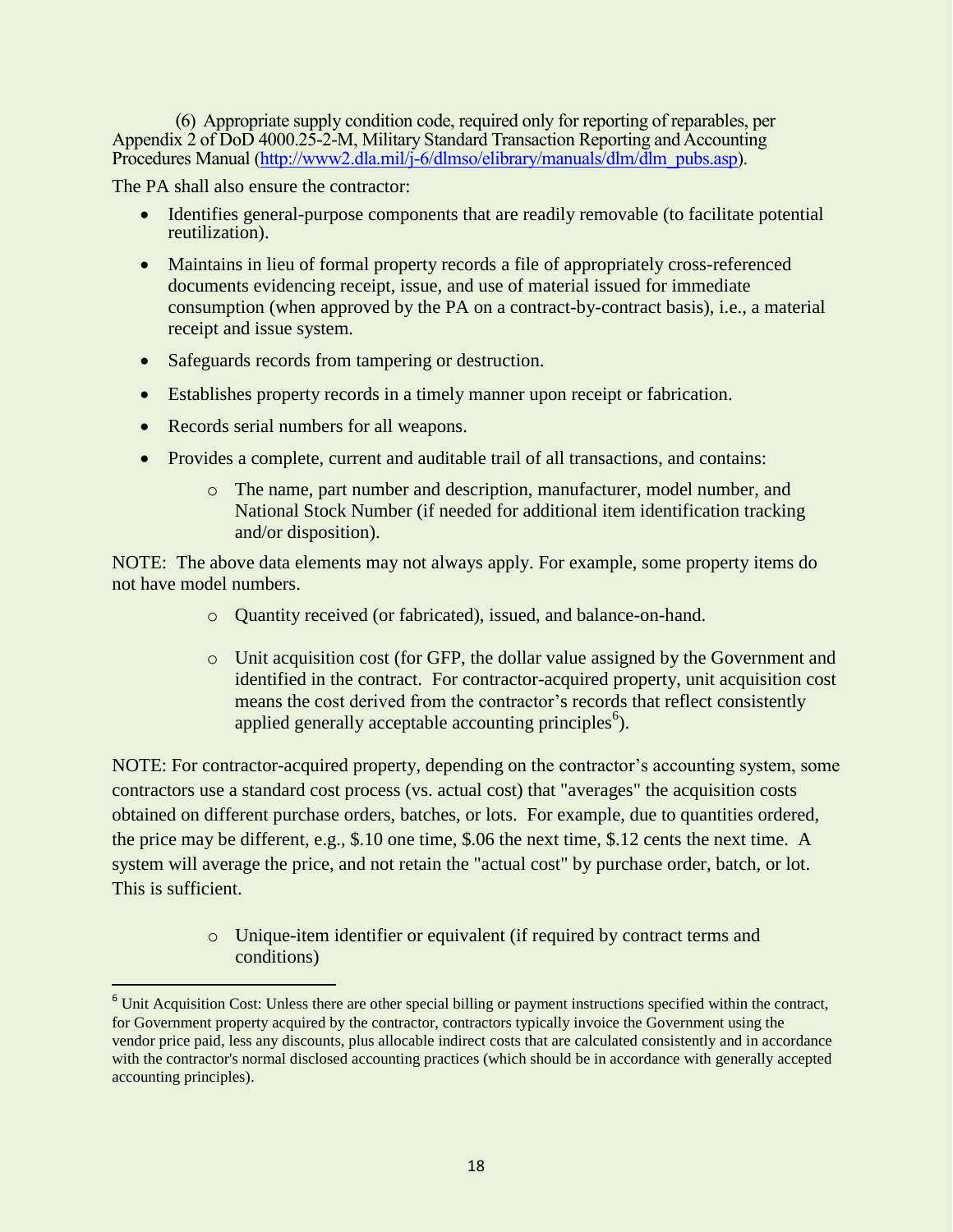- o Unit of measure
- o Accountable contract number or equivalent code designation
- o Location. Proper documentation of an item's location is a general requirement. Given that some items by their very nature move frequently throughout the day, e.g., aircraft, vehicles, wheeled test stands, laptops, it is not always reasonable to insist upon "real time" location accuracy. PA's should ensure that contractor procedures adequately describe the manner in which property location changes are made.
- o Disposition
- o Posting reference and date of transaction
- o Date placed in service (only required when specified by contract terms and conditions)

In addition to the normal "record to property" analysis, the PA shall perform a "property to record" review. This requires the random selection of property from the floor, and then traced back to the record to assure that a property record was established or is properly maintained.

NOTES:

(1) Once released to the shop floor, material items are typically considered work-in-process.

(2) Some data elements do not always apply. For example, many property items do not have model numbers.

(3) In some cases, the prime's subcontractor establishes and maintains the property records required under FAR 52.245-1. For example, where cost reimbursement purchase orders require the subcontractor to acquire property, or when other purchase orders require the delivery/acceptance of items at the subcontractor.

# <span id="page-22-0"></span>**4.0. MAINTENANCE**

The FAR outcome of **MAINTENANCE** involves the proper maintenance of equipment, special tooling, and special test equipment.

To test for compliance, the PA shall ensure that the contractor's maintenance program provides for the disclosure and performance of preventative maintenance; the need for and reporting of capital-type rehabilitation and the recording of work performed.

The following guidelines should be used when reviewing/evaluating the contractor's maintenance program. NOTE: evaluating the contractor's maintenance program often requires assistance from other technical personnel such as quality assurance specialists.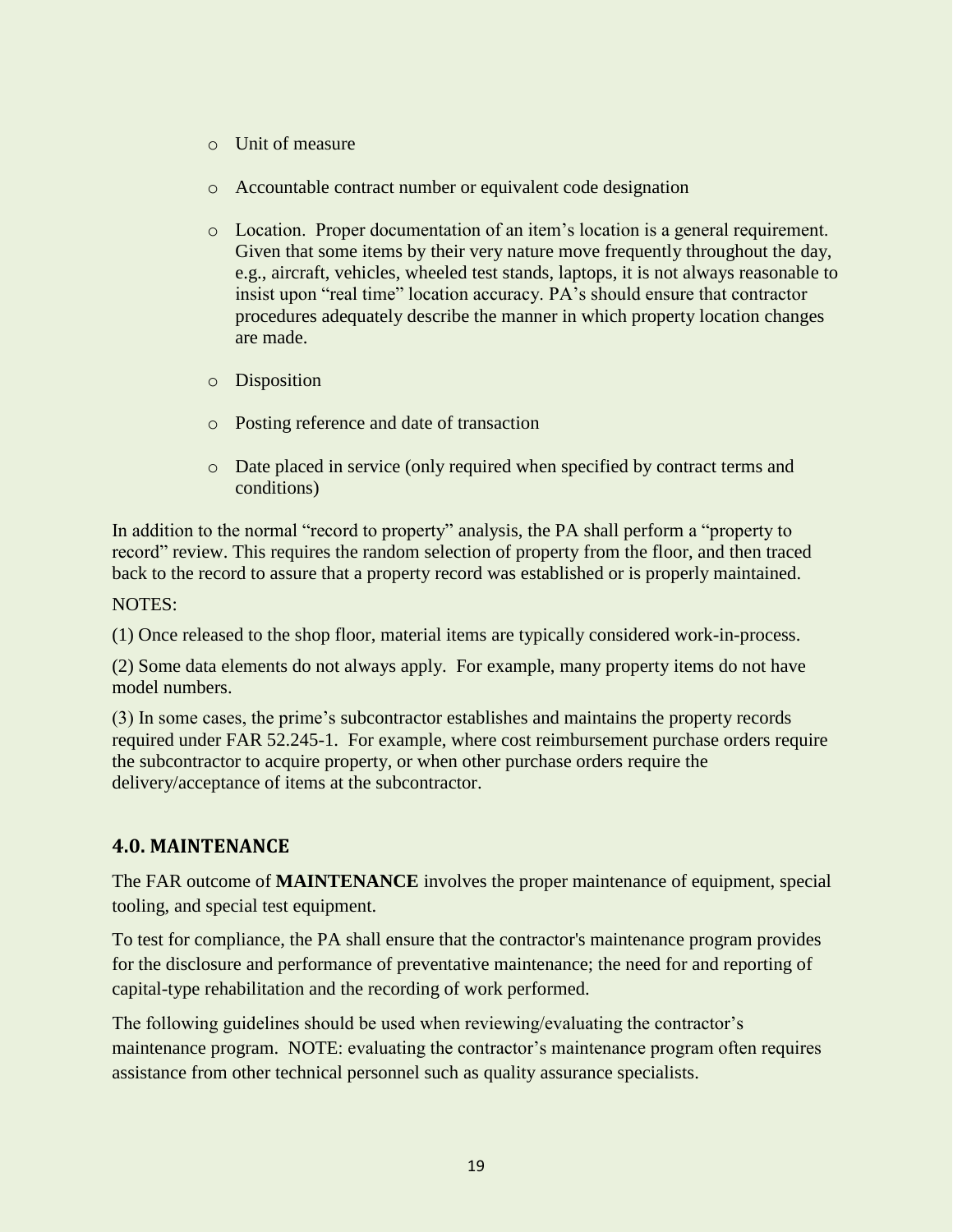• Preventative Maintenance, FAR  $52.245-1(f)(1)(ix)$ . The maintenance program should include regularly scheduled inspections, calibration and maintenance performed to sustain suitability for intended use and to detect and correct minor deficiencies before they result in damage to property. Preventative maintenance includes lubrication, servicing, inspection, normal parts replacement to forestall excessive wear, malfunction, or deterioration of production or non-production facilities to ensure effective use for their designated purpose.

The program should also identify any special maintenance requirements; procedures and/or instructions should insure that the Government property's maintenance is performed in a timely manner and that all actions are recorded. Work orders and/or instructions for preventative maintenance should assign responsibility and include a checklist identifying all maintenance performed.

When performed by equipment operators, preventative maintenance procedures shall identify tasks, checklists, frequencies, recording requirements, and provide for reporting deficiencies when corrective maintenance is required. These procedures and instructions may be based on manufacturer's recommendations; Government instructions or technical manuals/publications, plant experience (peculiar operating conditions); engineering analysis (age and condition), tolerance requirements, safety considerations, Voluntary Consensus Standards, customary commercial practices and Industry leading practices.

- Corrective Maintenance. The maintenance program should provide for corrective actions and repair. This includes the disclosure and/or reporting of deficiencies by operational personnel; disclosure of deficiencies through preventative maintenance and/or inspections; initiating work orders with detailed assignments, guidance, and responsibilities; and recording work accomplished.
- "Capital" type rehabilitation." Work that is conducted outside of normal maintenance obligation; i.e., preventative and corrective maintenance, is considered capital-type rehabilitation (CTR). Contractors are required by FAR 52.245-1 to disclose the need for CTR to the CO. The performance of CTR requires CO authorization. If routine and preventative maintenance and repair is not sufficient to sustain a property item's suitability for intended use, the contractor should notify the CO promptly, and request direction regarding repair or replacement or other actions directed by the Government.
- Property with Technical Maintenance Manuals or Requirements. Maintenance of certain items of Government property must be accomplished in accordance with Government technical publications or manuals, where applicable, or other appropriate technical sources, including manufacturer's maintenance manuals, where available. Both scheduled and non-scheduled maintenance may be required. PAs should be aware that in some instances Government property may, by its nature, require maintenance to be performed by the Government instead of the contractor.

# <span id="page-23-0"></span>**5.0. SUBCONTRACT CONTROL**

The FAR outcome of **SUBCONTRACT CONTROL** involves ensuring subcontracts clearly identify assets to be provided and ensure proper flowdown of contract terms and conditions; e.g.,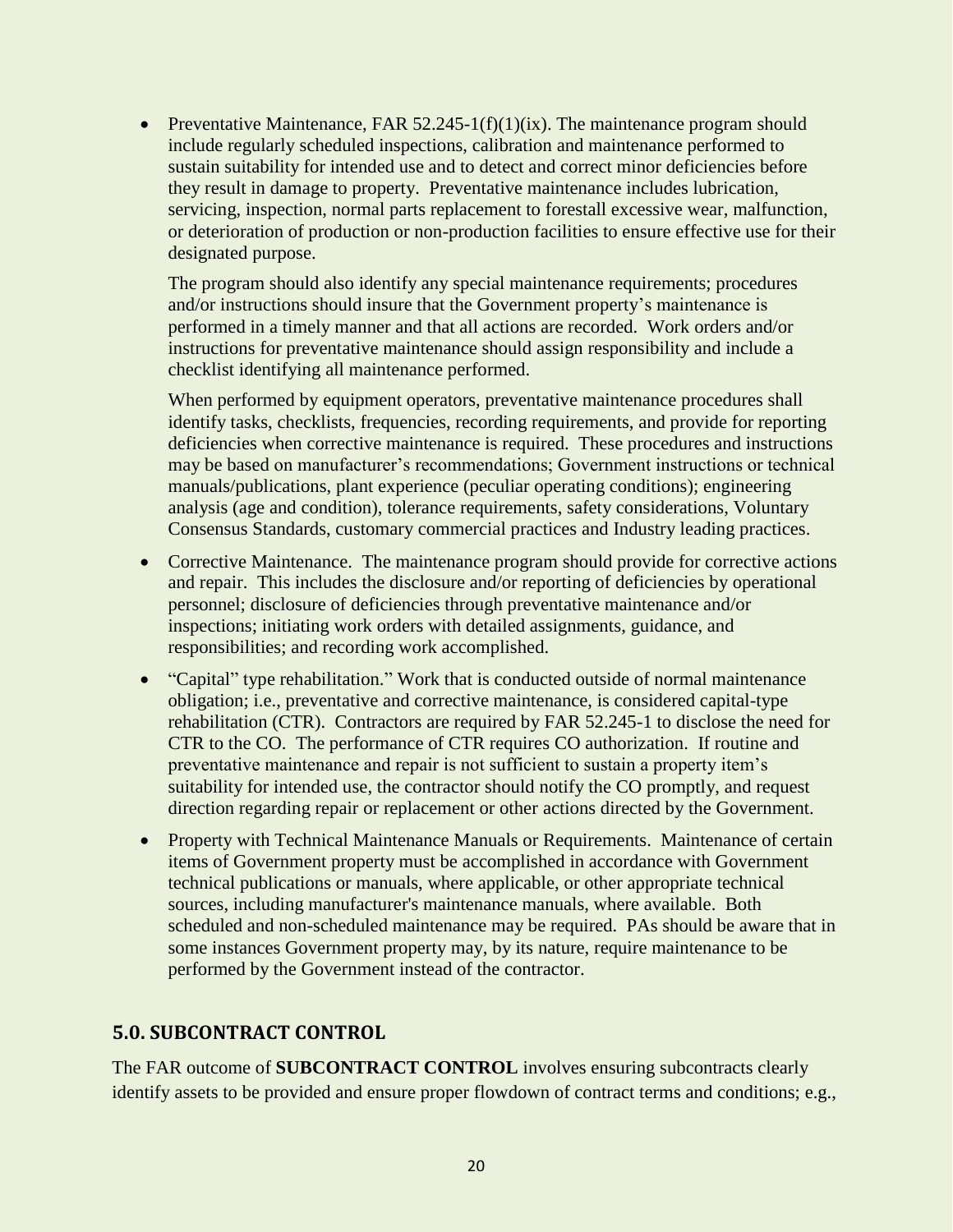extent of liability for property loss; or for property fabricated at the subcontractor, the extent of any restrictions or limitations. In some cases, sub contractors establish and maintain the property records required under FAR 52.245-1. For example, where cost reimbursement purchase orders require the subcontractor to acquire property; or when other purchase orders require the delivery/acceptance of items at the subcontractor. FAR 52.245-1 requires the prime contractor to ensure the appropriate flowdown of contract terms and conditions.

To test for compliance, the PA shall examine the contractor's subcontract controls and procedures and perform sufficient testing to ensure the contractor:

- Includes the appropriate flowdown clauses and instructions in its subcontracts.
- Conducts periodic reviews to determine the adequacy of the subcontractors' property management systems.
- Properly administers the risk-of-loss and other provisions flowed-down to subcontractors.

# <span id="page-24-0"></span>**6.0. UTILIZATION**

The FAR outcome of **UTILIZATION** involves ensuring the contractor uses Government property only as authorized by the contract. The contractor is also required to promptly report Government property excess to contract requirements (contractor inventory as defined in FAR 45.101 and FAR 52.245-1)

To test for compliance, the PA shall examine the contractor's controls and procedures and perform sufficient testing to ensure the contractor utilizes Government property only as authorized by the contract (see FAR 52.245-1 (c)), FAR 52.245-9, and DFARS 252.251-7001).

The PA may accomplish this using the same samples taken for review of equipment, special tooling, and special test equipment for other processes.

# <span id="page-24-1"></span>**7.0. STORAGE**

Although not identified as a specific process outcome within FAR 52.245-1, reasonable and proper storage is an inherent requirement of good stewardship (Reference 52.245-1(b)(1) and  $(2)$ ).

To test for compliance, the PA shall examine the contractor's facility and perform sufficient testing to ensure that the contractor's procedures address the protection of property both within general-purpose areas, warehouses and defined storage areas.

If necessary, the PA should obtain additional guidance from the original equipment manufacturer. The PA may also consult with other Government functional or technical specialists for assistance in this area.

To test for compliance, the PA shall ensure the contractor: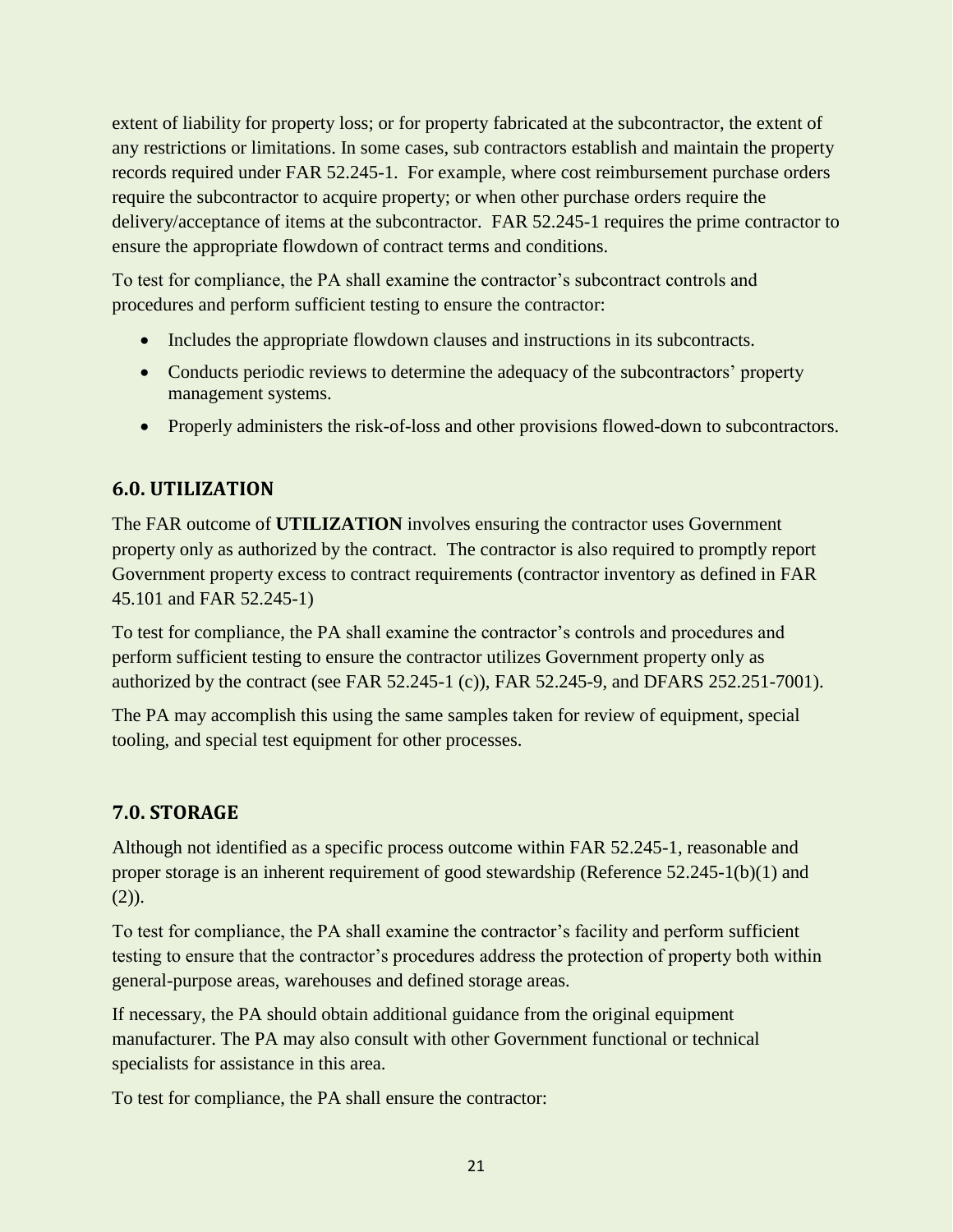- Provides adequate protection of property. This includes proper protection from unauthorized removal, pilferage, and theft; protection from water damage, insect and rodent infestation, or from deterioration because of dust, temperature, static electricity and humidity, where applicable. This requirement includes special protection as needed for sensitive property such as hazardous materials, shelf-life items, classified property, etc.
- Keeps storage areas neat, clean and well organized.
- Provides proper storage commensurate with the kinds of property in its possession, including physical security and control of access, especially for property awaiting disposition or plant clearance actions.
- Includes proper protection of property while in outside storage.

# NOTES:

(1) Commingling is the process by which materials common to multiple projects or contracts are stored in a single location and mixed in a way that material loses its identity or ownership. The concept of commingling applies only to the category of material (while it is still in the stockroom), which by its nature can easily lose its identity as "Government-owned."

(2) The disadvantage in commingling is that property can lose its identity as Government property, potentially affecting consumption rates, property losses, Government warranties of suitability for use, proper disposal, and other actions. The PA's determination as to whether commingling is advantageous to the Government should include consideration of the following:

- If it is practical and economical to combine Government and contractor material property in the manufacturing or processing operation; e.g., when a contractor is using Material Requirements Planning<sup>7</sup>, Manufacturing Resource Planning<sup>8</sup>, Enterprise Resource Planning, or Just-in-Time type material system.
- If the issue, use, and identification controls are adequate to prevent loss in excess of that which may be reasonable under conditions of segregation.
- Whether procedures exist for the equitable apportionment of inventory loss.
- Convenience and apparent ease for the contractor alone is not advantageous to the Government.

(3) Consistent with FAR 52.245-1, the PA is required to approve all cases of material commingling However, if the contract contains DFARS 252.242-7004 (MMAS), PAs need not review/approve commingling of material.

 7 Also known as MRP.

<sup>&</sup>lt;sup>8</sup> Also known as MRPII.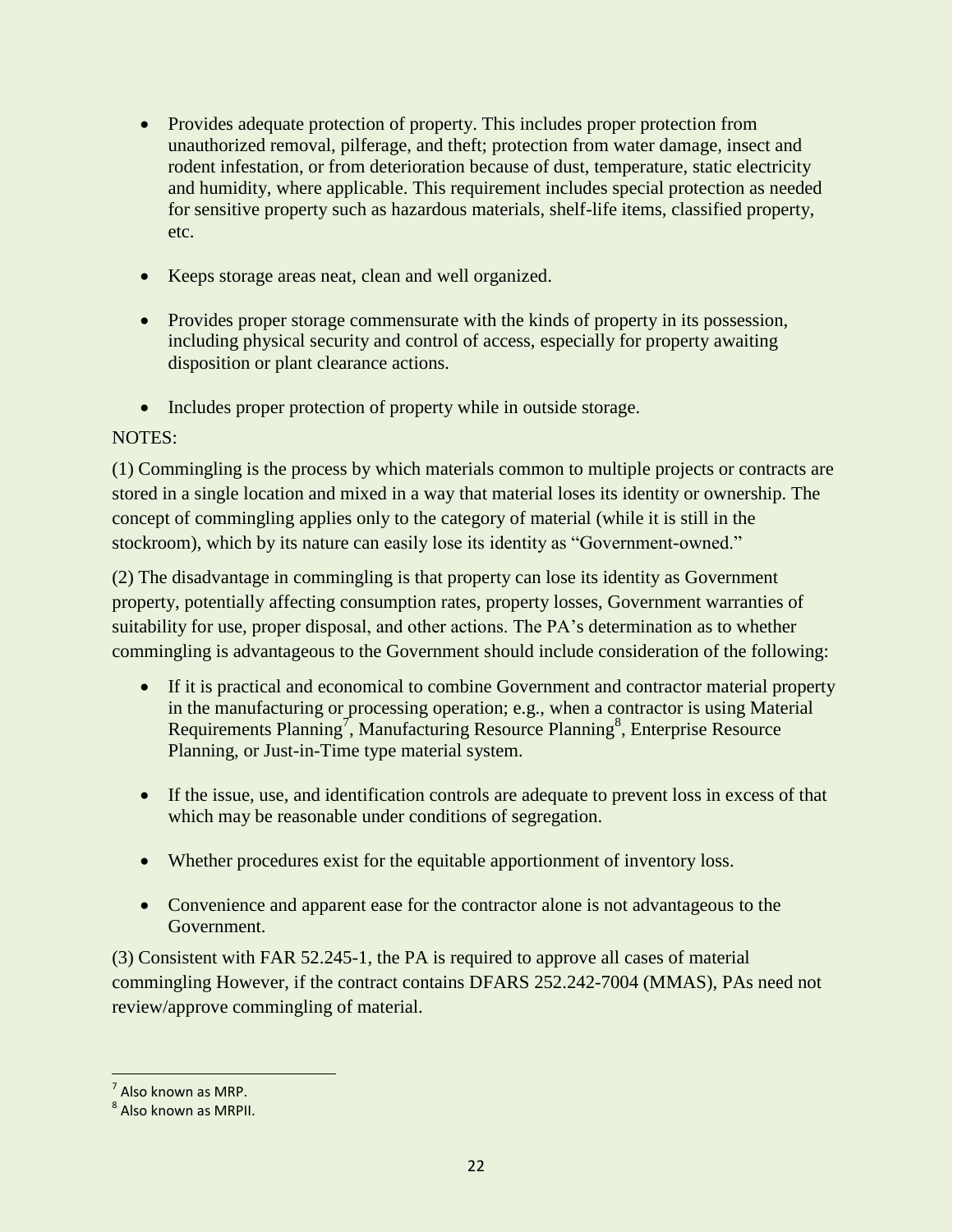(4) In contrast to commingling, the contractor may "co-locate" contractor-owned property with other types of Government-owned property (Special Tooling, Special Test Equipment, and Equipment) provided such property is properly identified and secured. Co-locating is not considered commingling within the context of FAR 52.245-1.

(5) Common stock materials; e.g. nuts, bolts, and screws, are a good example. While stored in their "original pack" or in sealed bags clearly identified as to ownership, the items are considered to be co-located, rather than commingled. When the bags are opened and the contents poured into a bin the items are commingled as each nut, bolt or screw can no longer be identified as to ownership.

# <span id="page-26-0"></span>**7.0. CONSUMPTION**

Consumption involves the process of incorporating material into an end-item or otherwise using/consuming material in contract performance. Although not identified as a specific process outcome within FAR 52.245-1, the contractor's consumption process requires testing similar to that of other lifecycle processes.

The consumption process relates to the requirements of FAR 31.201-3, which addresses overall reasonableness of incurred costs. Within this context, "a cost is reasonable if, in its nature and amount, it does not exceed that which would be incurred by a prudent person in the conduct of competitive business."

Consumption is driven by the contractor's environment; i.e., production versus research and development, overhaul and maintenance versus testing. For example:

- In a production environment, consumption rates, including scrap, may be clearly spelled out in the contract or through the contractor's material requirements lists, bills of materials, scrap rates, and master production schedules.
- In an overhaul and maintenance environment, consumption may be on an "as needed" basis driven by the scope of work specified in the contract and "out of scope" work disclosed after tear down of the reparable.
- In a research and development environment, material requirements may be vague and driven largely by an engineer's individual program requirements, interim engineering drawings, or testing parameters.

The consumption process generally consists of four elements:

• The first element consists of the issuance of material in reasonable and proper quantities for the work being performed. Issuance can generally be controlled through effective systems that ensure materials are issued only for authorized requirements and only to authorized personnel. Additional factors to be considered by the PA are: shelf-life; "first in, first out," processes; lotting; serially numbered items; parts mortality and allowable scrap rates; attrition; and sensitive property.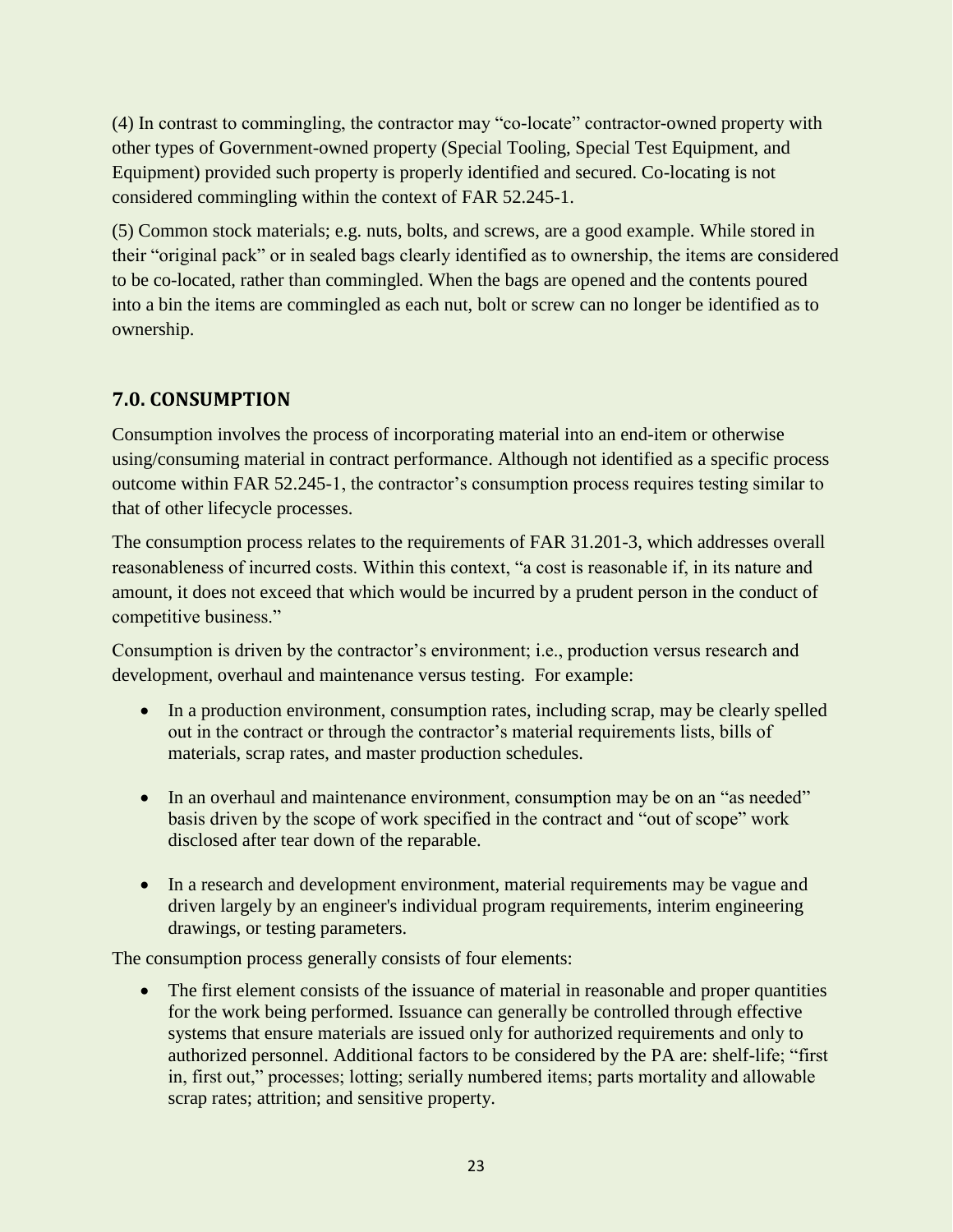- The second element consists of the actual incorporation, or expenditure of material into a higher assembly, end item, or through testing. This element includes the attachment or incorporation of consumable material into higher assemblies.
- The third element consists of the return of any unused portions of the material to stock or stores and its annotation on the records or re-establishment of the records with appropriate supporting documentation.
- The fourth element consists of parts or components removed or recovered from repair, rework, testing, or cannibalization. These parts are sometimes returned to stock or stores with the prospect of future use or disposal, dependent upon their condition; e.g., reparable status, shelf-life, life expectancy, scrap, or salvage. In some cases, contracts authorize the abandonment of parts to the contractor.

To test for adequacy, the PA shall review the contractor's consumption practices for material through the assessment of material requirements and calculations of the actual consumption of material to ensure that material is consumed in reasonable quantities.

Once released from a stock room or other control activity to the consuming area; i.e., shop floor material is considered "work in process." Work in process (WIP) is defined as material that has been released to manufacturing, engineering, design or other services under the contract and includes undelivered manufactured parts, assemblies, and products, either complete or incomplete.

In general, once released to the consuming area, i.e., "shop floor", contractors commingle Government-owned, contractor-owned, and WIP material without physical segregation or identification to the individual contracts. The extent to which the material is properly managed can be deduced from the consumption analysis, e.g., by comparing the quantities released with quantities consumed, allowing for reasonable scrap and spoilage rates. An excessive or unreasonable quantity of material released from stock for the purpose of avoiding record keeping is indicative of a significant deficiency.

Determining Unreasonable Consumption. As a general rule, material consumption is considered unreasonable if consumption exceeds amounts supported by bills of material, material requirements lists, or similar material planning documents (including reasonable mortality or attrition rates). In an overhaul and maintenance environment, reference should be made to material requirements identified in repair analysis documents. In a research and development environment, PAs may have to seek the assistance of Government technical experts such as quality assurance representatives or engineers.

Remedies for Unreasonable Consumption. Unreasonable consumption of Government materials is not considered a property loss under the risk-of-loss provisions. In cost-type contracts where unreasonable consumption is found, the PA should recommend the CO consider a cost disallowance action under FAR Part 31 cost principles. In fixed-priced contracts where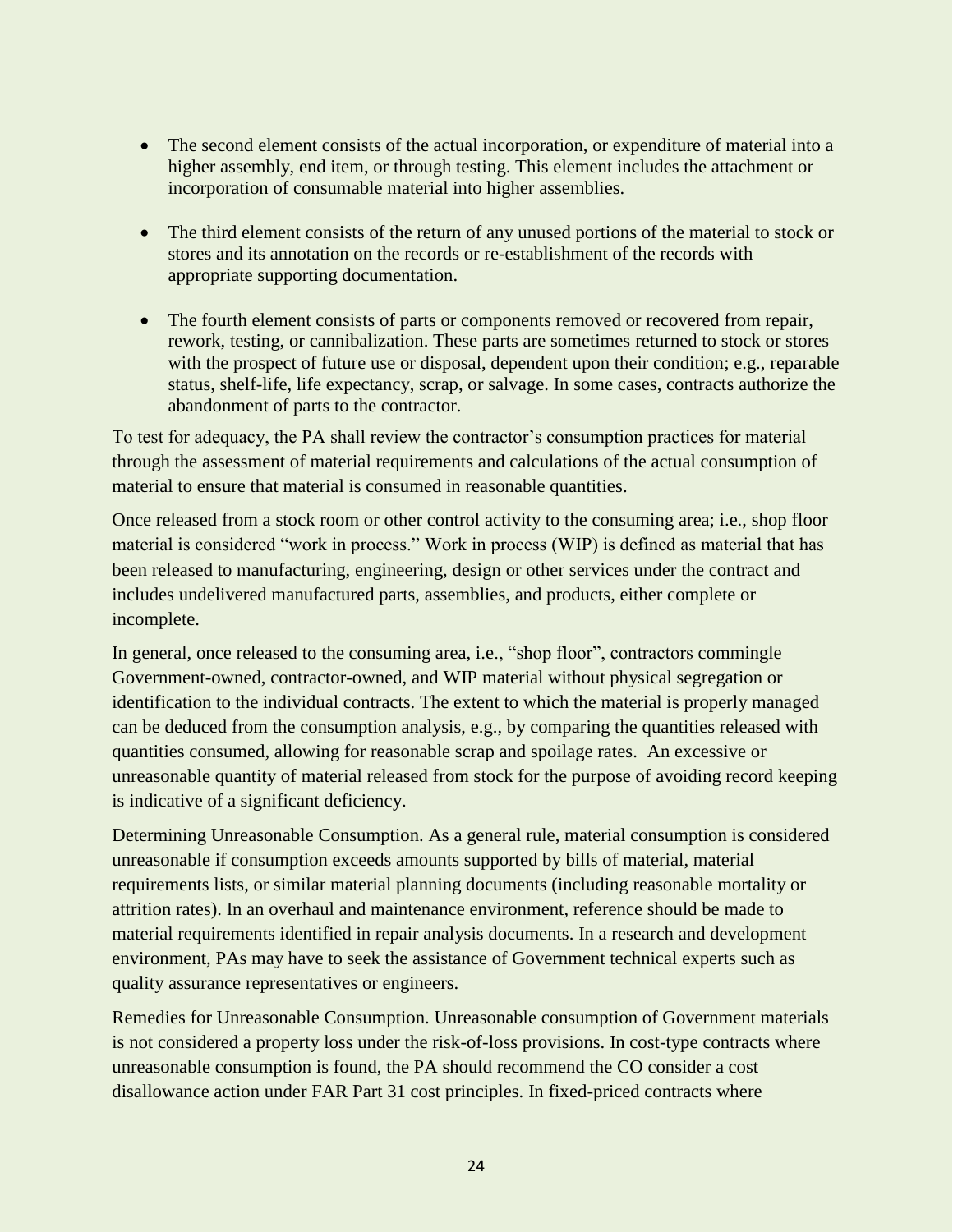unreasonable consumption is found, the PA will forward the case to the CO, who will in turn determine whether or not consideration should be requested from the contractor. Unreasonable consumption may also be addressed under an MMAS (Reference: DFARS 252.242-7004).

# <span id="page-28-0"></span>**8.0. PHYSICAL INVENTORY**

The FAR outcome of **PHYSICAL INVENTORY** involves ensuring that quantities on hand are known and recorded. Generally, few contracts contain terms and conditions for frequency of physical inventories or inventory accuracy.

FAR 52.245-1 requires contractors to perform periodic physical inventories upon contract completion or termination. [NOTE: this requirement does not extend to material released to the shop floor as WIP].

FAR 52.245-1 (f)(iv) grants the PA sufficient authority to waive/exempt contractors with adequate systems from performing an additional physical inventory at contract closeout.

To test for compliance, the PA shall ensure the contractor:

- Documents within its property management procedure the physical inventory frequency and levels of accuracy it seeks to achieve.
- Performs required physical inventory commensurate with the kinds of property in its possession; discloses physical inventory results.
- Does not allow those who maintain the records, or are responsible for the custody of the property, to perform the physical inventory (a necessary internal control). PAs should use proper business judgment when reviewing smaller contractors who may not be able to fully meet this requirement.
- Locates and counts property, compares the results of the physical inventory to property management records, properly records both loss of Government property (as defined in FAR 45.101 and DFARS 252.245-7002) and (reasonable) physical adjustments of material.
- In the case of contract closeout and/or terminations, ensures property is physically inventoried and/or accounted for. See separate guidance on Disposition/Contract closeout.

NOTE: Depending on the circumstances, requiring the contractor to perform a separate, complete physical inventory of Government property upon contract close out may not be necessary. For example, if within the past few months the contractor completed a physical inventory in accordance with its regular physical inventory cycle, this inventory may satisfy FAR physical inventory requirements. The status of the contractor's property management system, i.e., approved or disapproved, is also a factor.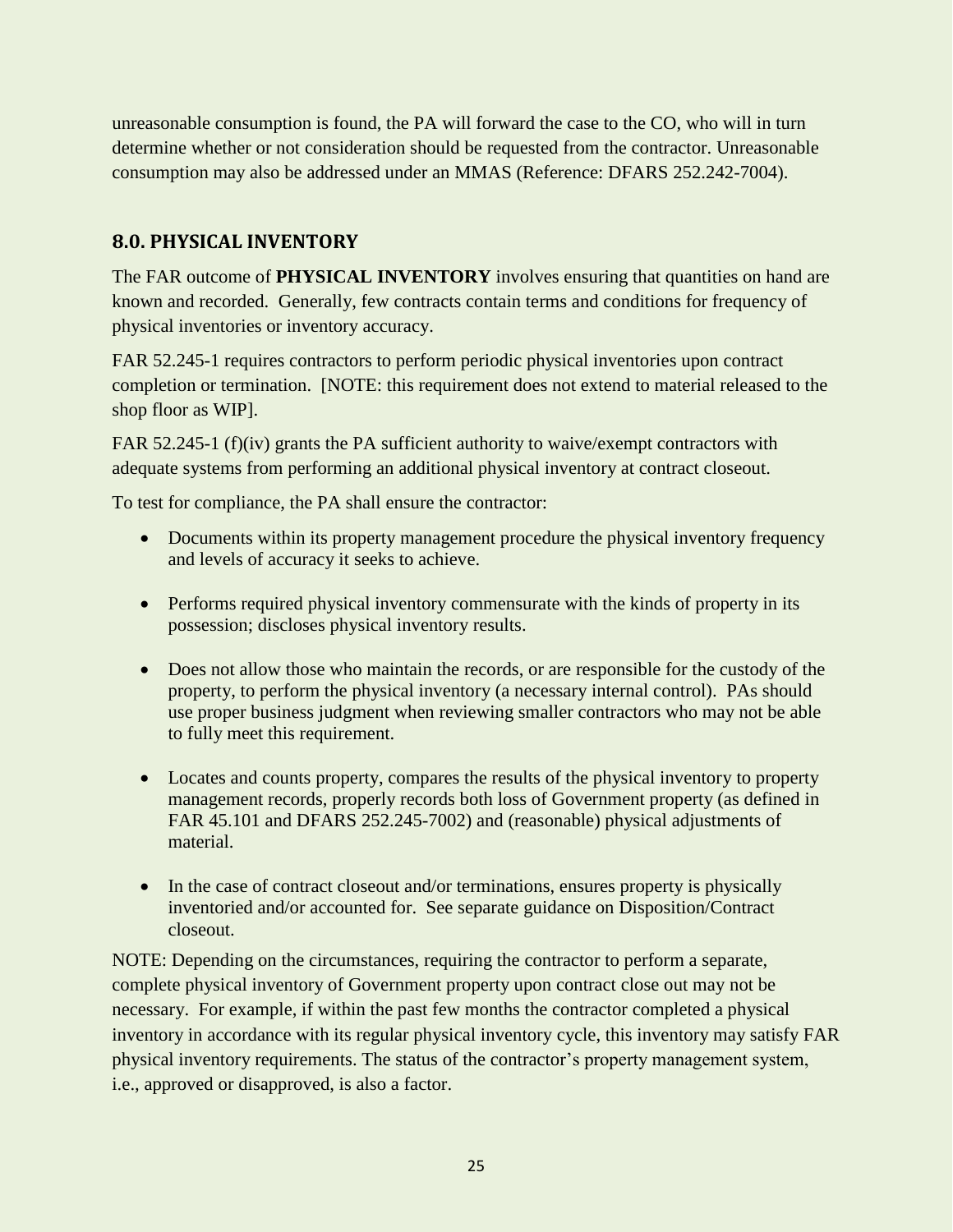# <span id="page-29-0"></span>**9.0. PROPERTY CLOSEOUT**

The FAR outcome of **PROPERTY CLOSEOUT** includes both Disposition and Contract Closeout actions. It involves the proper disposal of contractor inventory and the adjudication of property loss cases. Source documents include inventory schedules; supporting documents include close-out letters.

To test for compliance, the PA shall ensure the contractor:

- Conducts in-house screening of excess property upon contract completion or when determined to be excess to contract requirements.
- Promptly reports excess property (including property destined for transfer of accountability) to the Plant Clearance Automated Reutilization Screening System (PCARSS); reports are complete and accurate. See DFARS 252.245-7004.
- Requests contractual transfers of accountability (or authorized use) as necessary and appropriate. Requests must be in writing, and signed by an individual authorized to bind the contractor. NOTE: reporting property to PCARSS does not constitute a request for contractual accountability.
- Obtains proper authority for disposition.
- Disposes of property within a reasonable amount of time after disposal authority is received.
- Removes or erases identification tags or other Government markings from property before disposal, where applicable.
- Maintains support and supporting documentation; ensures transaction data is properly posted to property records.
- In the case of contract closeout or termination, performs a physical inventory and/or otherwise accounts for remaining property; provides in a timely manner contract close out letters reflecting a property zero balance.
- Updates the DoD Item Unique Identification Registry as required by DFARS 252.211- 7007, as applicable.

#### <span id="page-29-1"></span>**10.0. MOVEMENT**

Although not identified as a specific process outcome within FAR 52.245-1, properly documenting the physical movement of property is an inherent part of good stewardship.

The basic objective in testing movement is to ensure: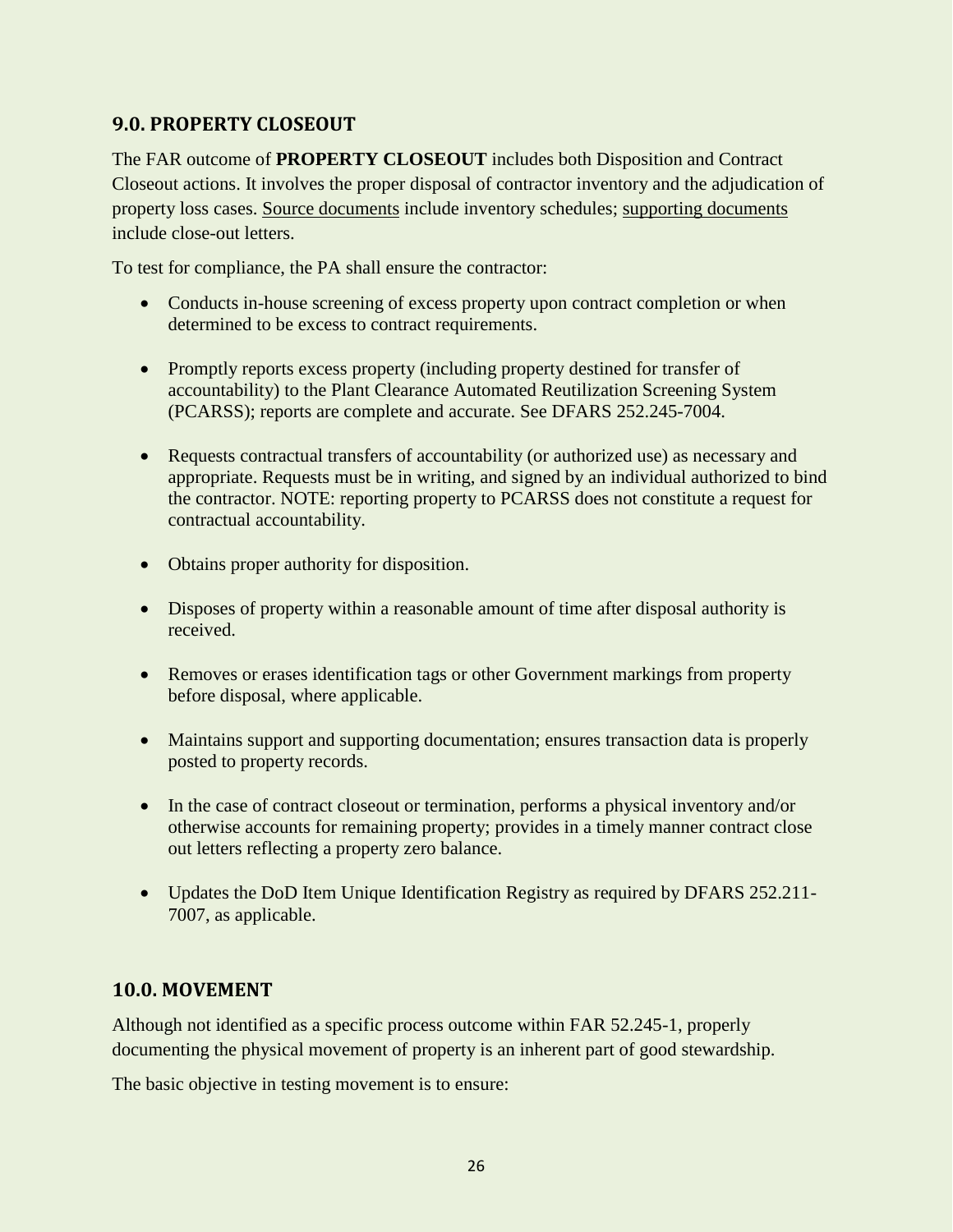- Government property is moved under proper authority--with appropriate documentation and adequate protection.
- Location changes are posted to the records in a reasonable amount of time.
- Assessing the protection of Government property in-use or in-transit is generally accomplished by day-to-day observations of contractor actions. To the extent possible, property personnel with visibility of contractor operations should monitor contractor protection of Government property being prepared for or while in-transit.
- Source documents include issue slips, shipping tickets, location change orders, custodial transfer documents, maintenance work order that require the movement of Government property, routers/travelers and other similar documents and shall be for the time period of one year or back to the last property management system audit, whichever is less.

To test for compliance, the PA shall ensure the contractor:

- Has an effective process established for movement of Government property while in-use, in and out of storage, or in-transit, e.g., movement to-and-from alternate locations or subcontractors/vendors.
- Reports property loss (See definition of property loss in FAR 52.245-1) in a timely manner. The overall effectiveness of the process may be assessed based on the frequency and magnitude of property loss occurring while property is in movement. Where losses are frequent and due to movement related circumstances, a significant deficiency may exist.

# <span id="page-30-0"></span>**11.0. CONTRACTUAL TRANSFERS OF PROPERTY ACCOUNTABILITY**

- All Government contract property (whether GFP contractor acquired), as defined at DoDI 4161.02, must be contractually accountable to a contract, and only one contract at a time. Although accountable to only one contract at a time, contract terms and conditions may allow property to be used ("authorized use") on other contracts. Reference: FAR 52.245- 9, "Use and Charges."
- Contractual transfers of property accountability (from one contract to another) must be accomplished by contract modification of both gaining and losing contracts via a Standard Form (SF) 30. No other forms, e.g., DD 1149s, or documents are authorized.
- All contract modifications shall use the fillable PDF formats prescribed at [PGI 245.103-72.](http://www.acq.osd.mil/dpap/dars/pgi/pgi_htm/PGI245_1.htm)
- Contract modifications shall include (add to the contract) FAR 52.245-1 and its associated (required) DFARS clauses (at a minimum) to the extent that the gaining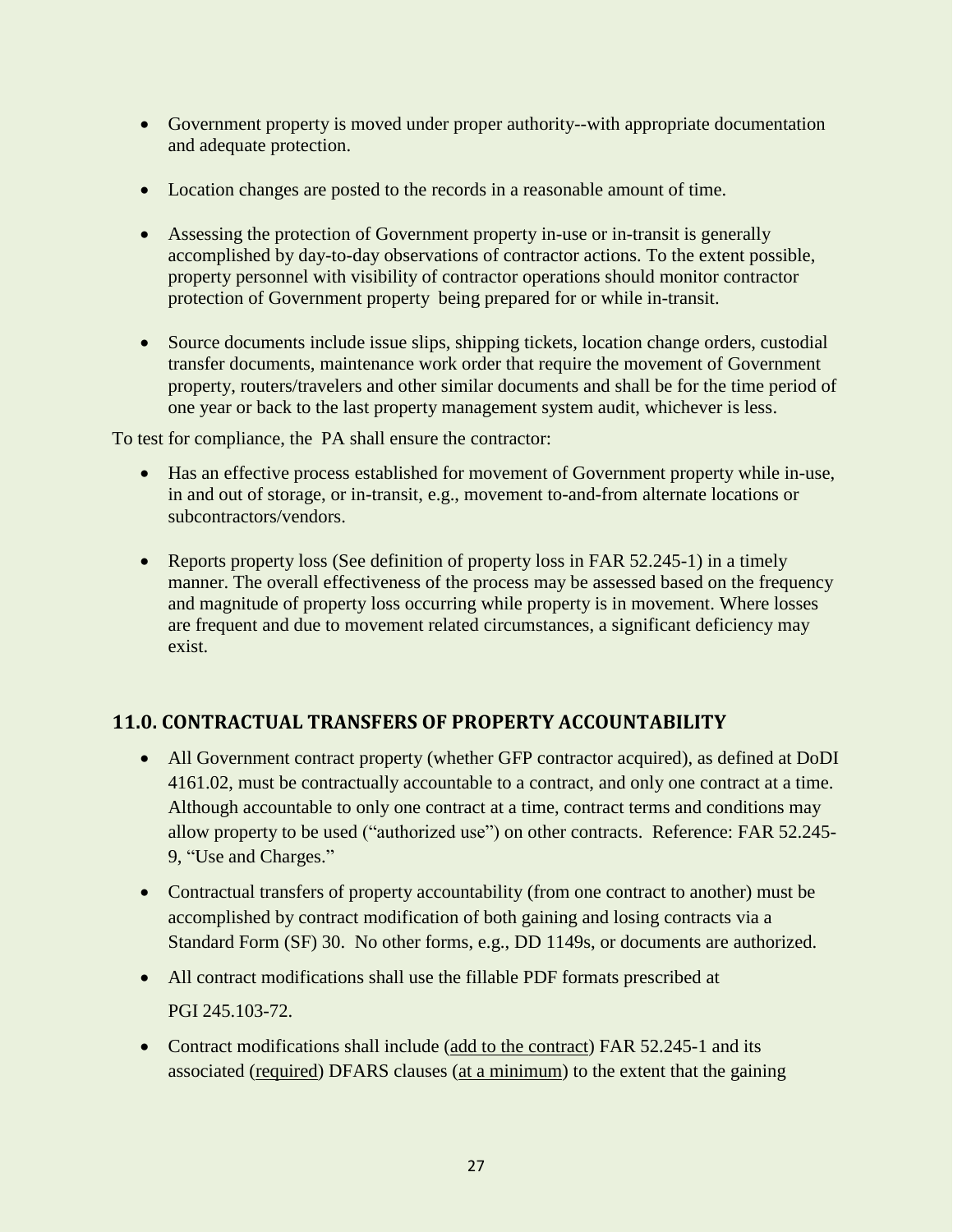contract lacks required clauses. Reference: DFARS 245-107, "Contract Clause" and PGI 245-1.

NOTE: In lieu of transferring material (not equipment, special test equipment or special tooling), the CO may authorize the contractor to credit the costs of contractor-acquired property (material only) to the losing contract, and debit the gaining contract with the corresponding cost, when such material is needed for use on another contract.<sup>9</sup>

# <span id="page-31-0"></span>**12.0. REPORTS**

The FAR outcome of **REPORTS** involves reviewing the contractor's report preparation controls and procedures. The PA shall perform sufficient testing to ensure the contractor promptly investigates and furnishes contractually required reports. This includes reporting of all incidents of property loss; such reports must include:

- Date of incident if known.
- Name, commercial description, manufacturer, model number, and national stock number if applicable
- Quantity
- Unique Item Identifier if applicable and available
- Accountable contract number
- A statement indicating current or future need
- Acquisition cost or, if applicable, estimated scrap proceeds, estimated repair or replacement costs
- All known interest in commingled property
- Root cause analysis and corrective actions taken or to be taken to prevent recurrence.
- A statement that the contractor will return to the Government any amounts that the contractor may receive from insurance for the lost, stolen, damaged, or destroyed Government property.
- Copies of all supporting documentation.
- Last known location
- A statement that the property did or did not contain sensitive or hazardous material and proof that the appropriate agencies were notified if the property contained sensitive or hazardous property

 <sup>9</sup> Debit/credit transactions are financial accounting transactions. Debit/credit transfers are typical of (but not limited to) Material Management and Accounting Systems. Debit/credit transfers are not transfers of accountability under FAR 45.106; by extension, contract modifications are not used to accomplish debit/credit transfers.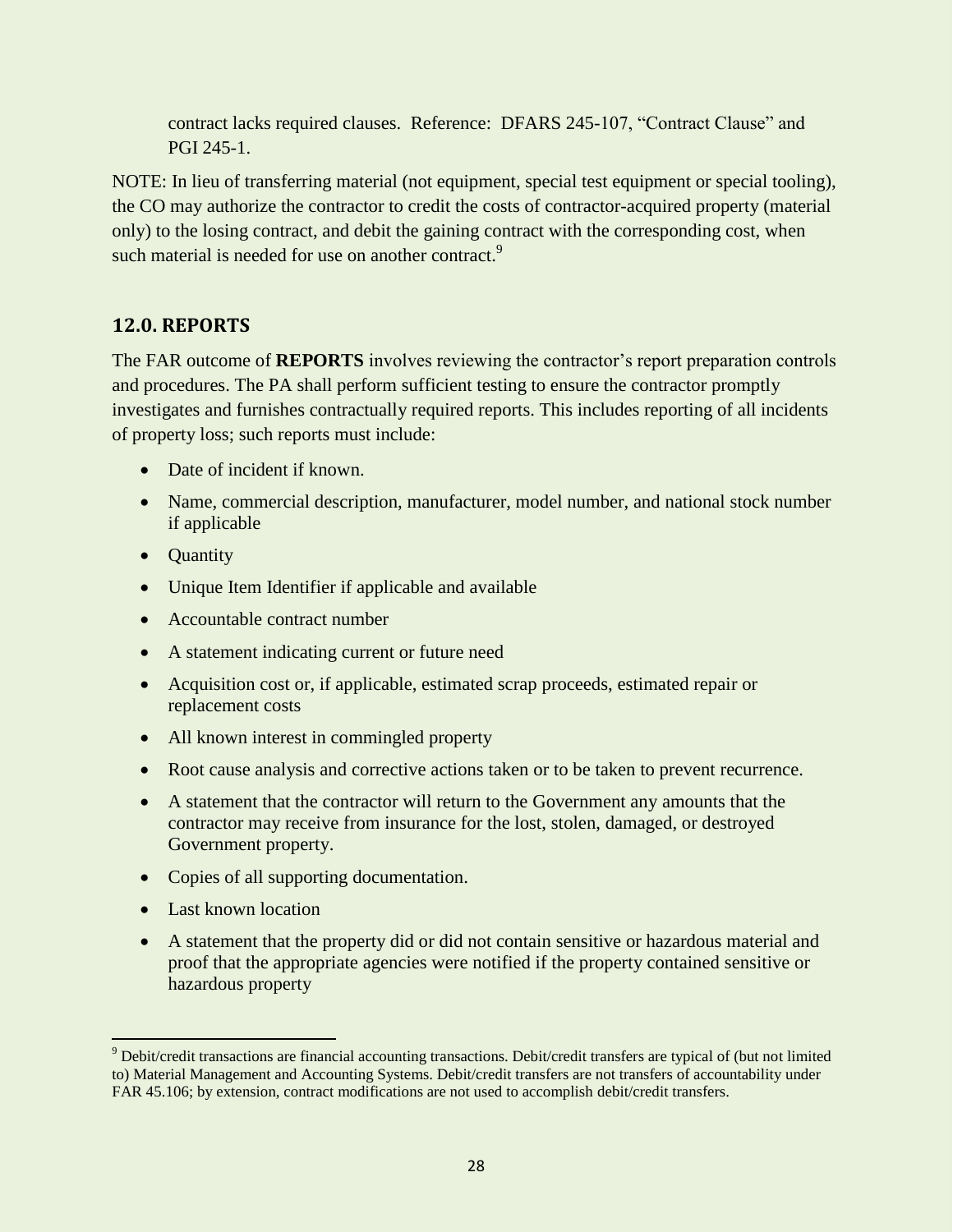The PA shall also ensure that the contractor's procedures require the immediate reporting (telephone or personal contact) of loss of Arms, Ammunition and Explosives to the PA and Defense Security Service, Attention: Director for Industrial Security. Such reporting should be confirmed in writing as soon as possible. The PA shall also notify the local Federal Bureau of Investigation, Bureau of Alcohol Tobacco and Firearms, and local police, as appropriate.

Wartime property losses (a result of hostile action by enemy forces): Contractor reporting may be accomplished on a regular basis as agreed to between the PA and contractor, as documented in the contractor's procedure. The information required by FAR 52.245-1 is still required, notwithstanding the frequency of reporting. The PA shall review contractor records, internal controls and supporting documentation, and make liability determinations during the PMSA.

Reports of physical inventory results should include the date(s) the inventory was performed and a statement as to the findings, including a list of all items whose physical inventory count varied from the record balance, both positive and negative.

Reports of significant findings and/or results of internal reviews and audits shall include the performance date, the functional area reviewed, a summary of the findings, and any corrective action plan.

# <span id="page-32-0"></span>**13.0. CONTRACTOR INTERNAL ASSESSMENT OR SELF-AUDITS**

Contractor's Internal Assessment or Self-Audit of their Property Management System

References:

FAR – Part 45, "Government Property"

FAR - 52.245-1, "Government Property"

Purpose. The purpose of this document is to provide guidance to property personnel on an approach for evaluation of this requirement within the scope of the PMSA.

FAR 52-245-1(b)(4) requires contractors to perform self-assessments to evaluate their property management system effectiveness and disclose significant findings to the PA. If the selfassessment provides a confidence level of the effective management and/or control of Government property comparable to that afforded by a property management system analysis performed in accordance with Government requirements, the PA should integrate the contractor's self-assessment results within the overall audit.

The degree of integration depends on the level of reasonable assurance afforded by the contractor's self-assessment.

Background. A self-assessment process that discovers deficiencies, identifies root causes, and implements effective corrective action is indicative of a healthy property management system.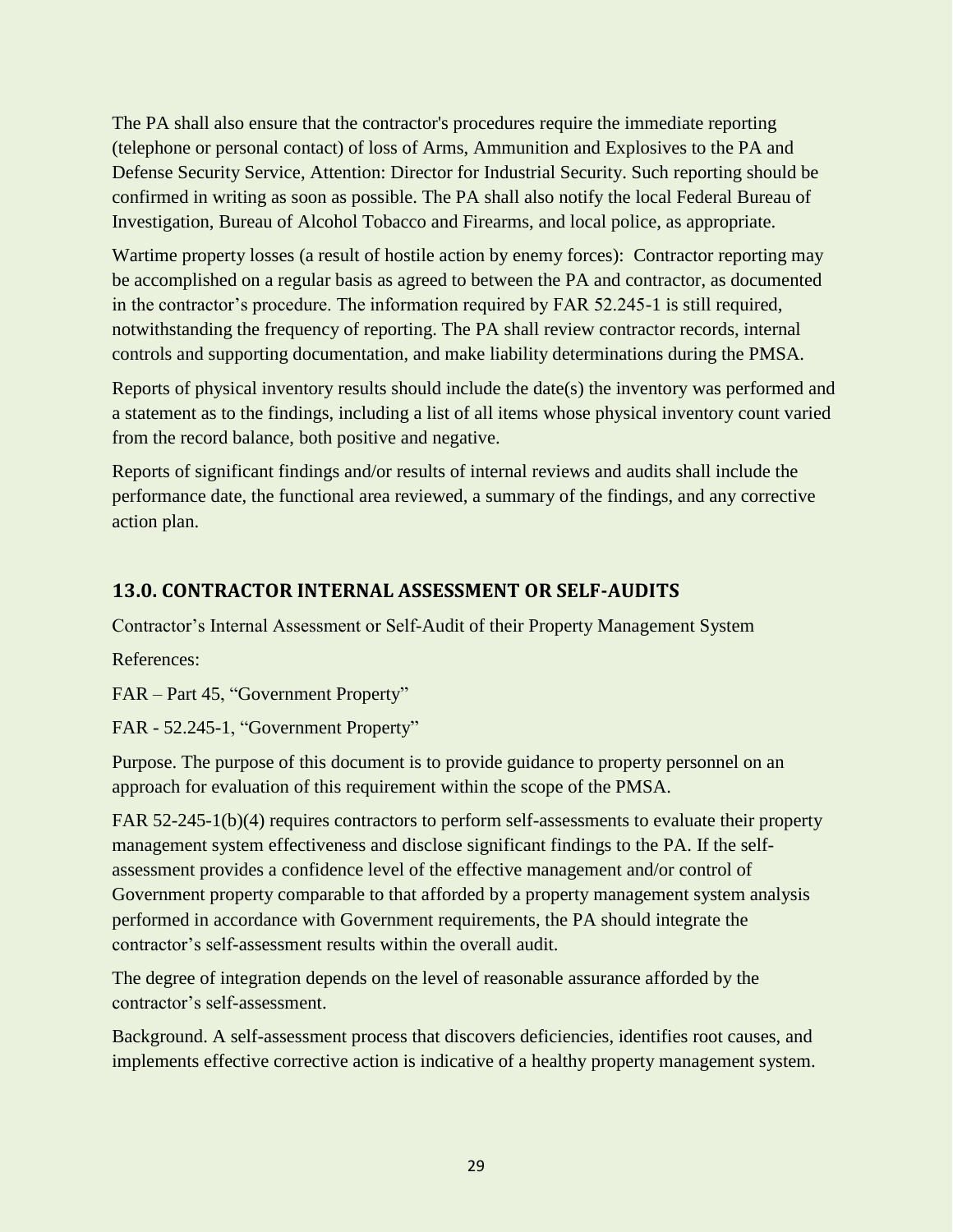Prior to the publishing of the revised FAR 52.245-1, many contractors had in place their own property management self-assessment (internal assessments/audits) programs. FAR 52.245-1 created the contractual requirement. Accordingly, today, all contractors are contractually required to perform internal assessments and/or audits on their property management system(s) in accordance with FAR 52-245-1(b)(4), and disclose their significant findings to the PA.

These self-assessment requirements are in addition to those audit requirements set forth in Office of Management and Budget Circular A-133 as well as any other statutory requirements; e.g., Sarbanes-Oxley Act of 2002, Securities Exchange Act of 1934. Some contractors have comprehensive internal control programs that integrate these requirements into a corporate approach.

Process. Contractor self-assessments typically fall under two constructs:

1. Formal/structured. Based on:

Generally Accepted Government Audit Standards

- Traditional DoD approach (paralleling the audit requirements of the Property Management on Government Contracts Instruction or DoD 4161.2-M, "DoD Manual for the Performance of Contract Property Administration").
- Maturity models—with appropriate process-oriented criteria.
- Metrics and statistical process control techniques, or ISO process reviews. NOTE: ISO audits, internal or external, do not totally fulfill this requirement, as they do not typically address all of the process requirements set forth in the FAR 52.245-1.
- International Standards for the Professional Practice of Internal Auditing (Institute of Internal Auditors)

[or a combination of the above]

2. Informal

- Less structured; less complex, walk-throughs
- Interviews/discussions with personnel
- Double checking property records/documentation

Contractor self-assessments may range from simple reviews and/or validations to highly complex audits and assessments, dependent on the complexity of the contractor's property management system. Many small business concerns do not have sophisticated, detailed and extensive self-assessment programs. The PA must use good judgment to ensure that the program provides sufficient oversight without needlessly burdening the contractor.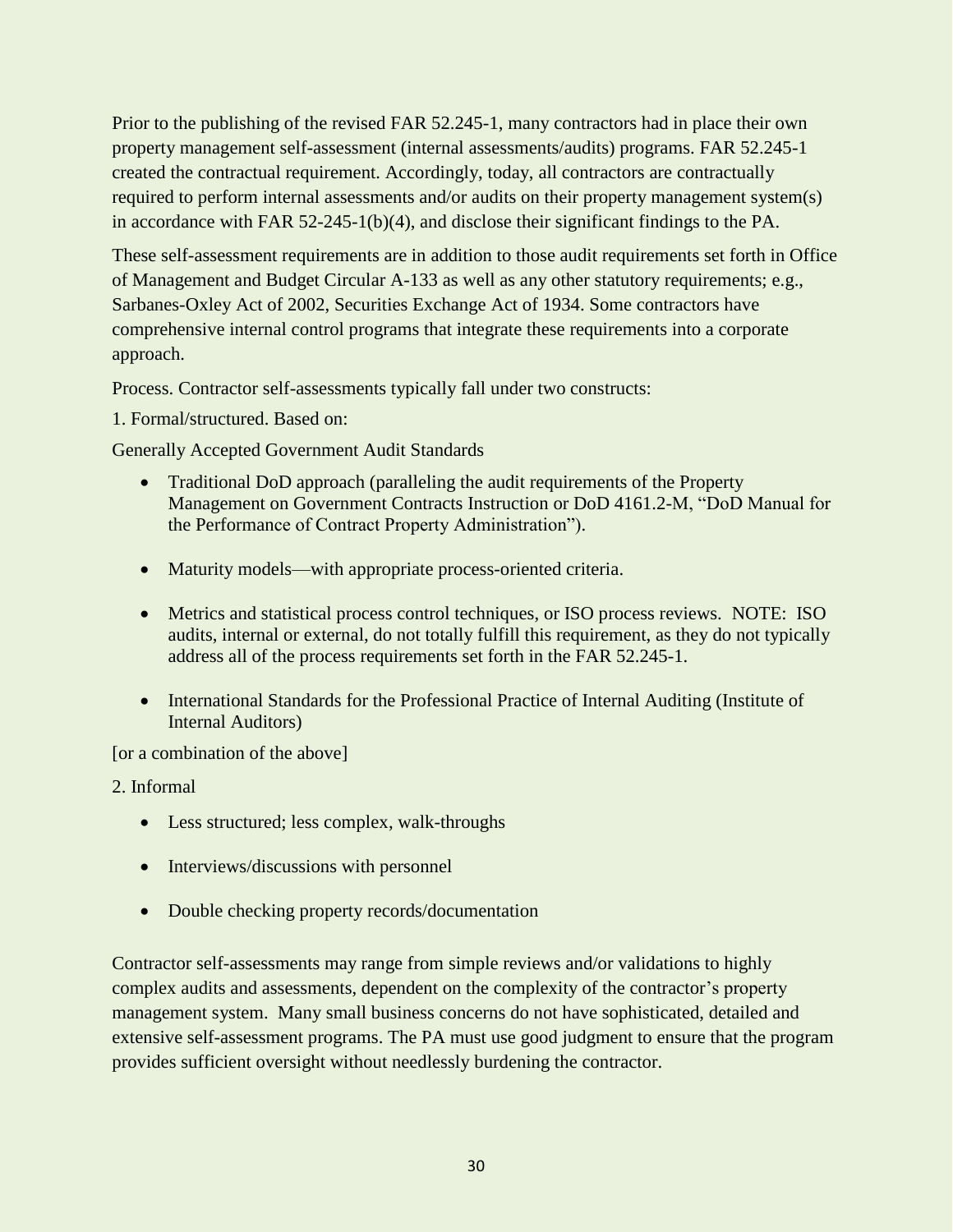To the extent possible, depending on the circumstances, contractor self-assessments should provide a level of objectivity as close as possible to that of a PMSA performed by the Government. Ideally, this is achieved by having the analysis performed by an independent party not associated with the property organization. Sufficient objectivity may be attained by having the assessment performed by property personnel from another location.

In situations where the contractor's operation is relatively small the PA may allow the same people who have custody of the Government property to perform the audit, subject to review by higher-level contractor personnel. If requiring an independent party is not practical or not the optimal way to perform the self-assessment, the PA must document why the method used provides sufficient objectivity to evaluate the effectiveness of the property management system. This is particularly important if the PA intends to integrate the contractor's self-assessment results within the overall audit. In any event the procedures should identify the personnel responsible for performing the self-assessment.

The contractor's audit program as set forth in their property management system should address each of the applicable FAR mandated property management life-cycle processes.

The contractor's written procedures should address the:

- Audit or assessment methodologies to be used; e.g., Generally Accepted Government Auditing Standards, Maturity Models, metrics and statistical process controls, the Instruction's audit protocols.
- Confidence rate and methodology used to compute this rate
- The party responsible for performing the audit
- Frequency of audit
- Processes and outcomes subject to review
- Support documentation and audit evidence
- Requirement for the PA to be notified of significant findings and/or results of such reviews and audits pertaining to Government property
- Reporting requirements and timely distribution of audit and assessment reports
- Corrective action(s) requirements

Many contractors elect to review their own company-owned property during the FAR selfassessment. This is permissible, though not required. Contractor property should not be included in the PA's sampling plan.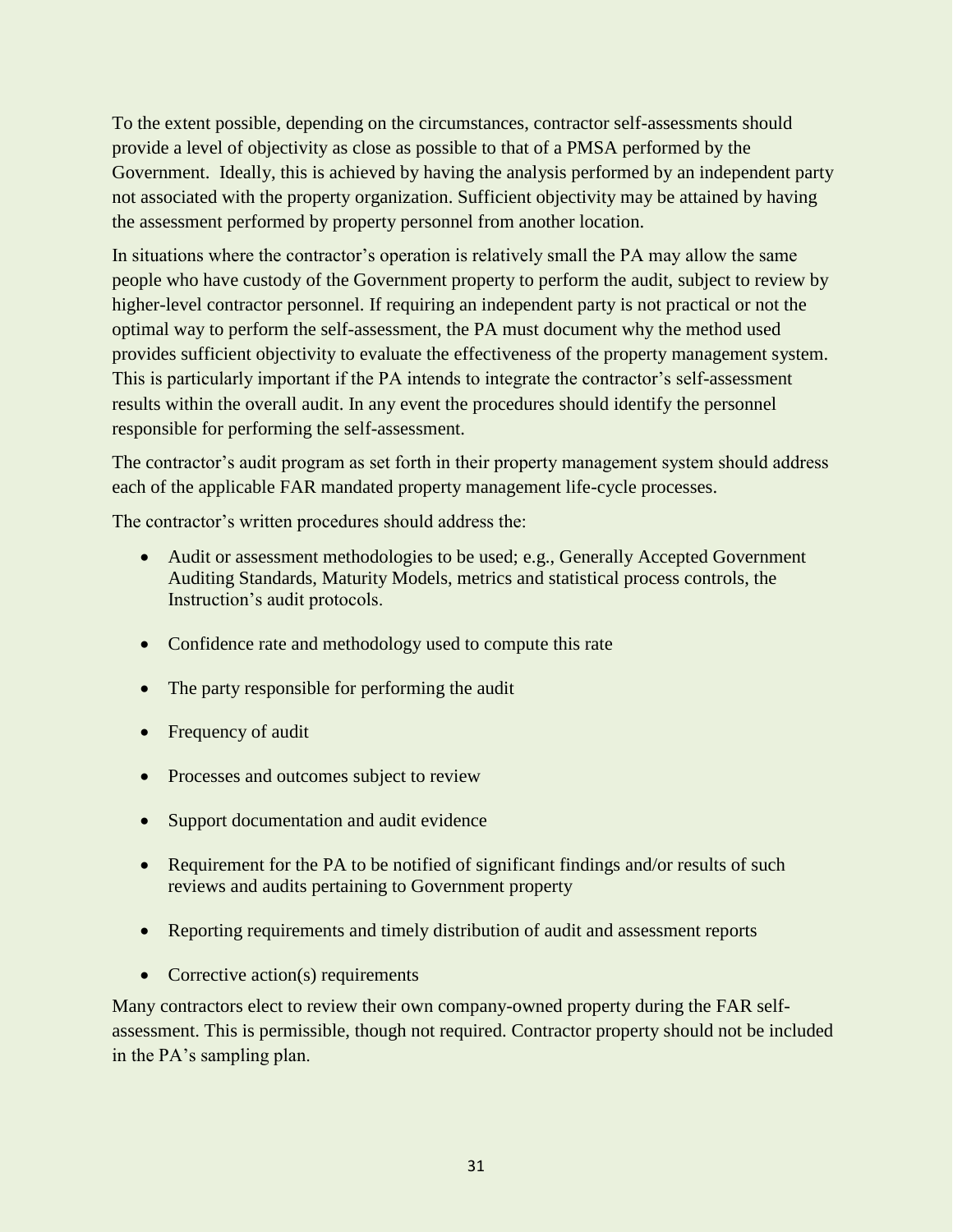# <span id="page-35-0"></span>**13.1. Validation of Contractor's Self-Assessment**

The PA shall review the documentation of the internal audit and assessment for compliance with the procedures set forth in the contractor's property management system or other contractual requirements.

If self-assessment results are to be used to evaluate the contractor's risk level or to be integrated into the PMSA, the PA must validate the contractor's internal audit practices through either:

- Visual observation conducted during the contractor's internal audit and/or
- Judgment sampling of the contractor's work papers, verifying the reliability, validity, accuracy and completeness of the data

It is advisable to walk through the self-assessment with the contractor to gain an understanding of the program, how it works, and what it is expected to achieve. The purpose of this validation will be to confirm that the contractor's self-assessment methodologies and techniques provide the same confidence level (90 percent) used by the Government.

# <span id="page-35-1"></span>**13.2. Using the Contractor's Self-Assessment Results in Assessing Risk and Performing PMSAs**

The results of the contractor's internal audit should not be the sole basis for evaluating the contractor's property management system. Elements of the contractor's internal audit may be used as a factor in assigning a risk level. Where it has been determined by the PA, through visual observation, judgment sampling, or through the PMSA process, that the contractor's internal audits are reliable, valid, accurate and complete, the PA may reduce the risk assessment level with a commensurate reduction in the frequency of review.

Based upon past performance and current internal audit findings, the PA may exempt certain (compliant) processes from the PA's current year PMSA. In no instance shall PAs exempt review of a process any more than the allowable time frame of three years.

The PA may, depending on the circumstances, either integrate the contractor's self-assessment results within the overall audit, or conduct the audit independently. This decision depends largely on the type and scope of contractor operations, level of risk, and degree of confidence in the contractor's property management system. The reliability, validity, accuracy, and completeness of the contractor's self-assessment are factors to consider in deciding whether and how much to integrate its results within the overall audit.

If the contractor's self-assessment methodologies and techniques provide the same confidence level (90 percent) used by the Government the presumption is that the PA will integrate the contractor's self-assessment results within the overall audit. The PA shall describe the extent of integration of the contractor's self-assessment and the rationale in both the PMSA plan and the PMSA Summary Report.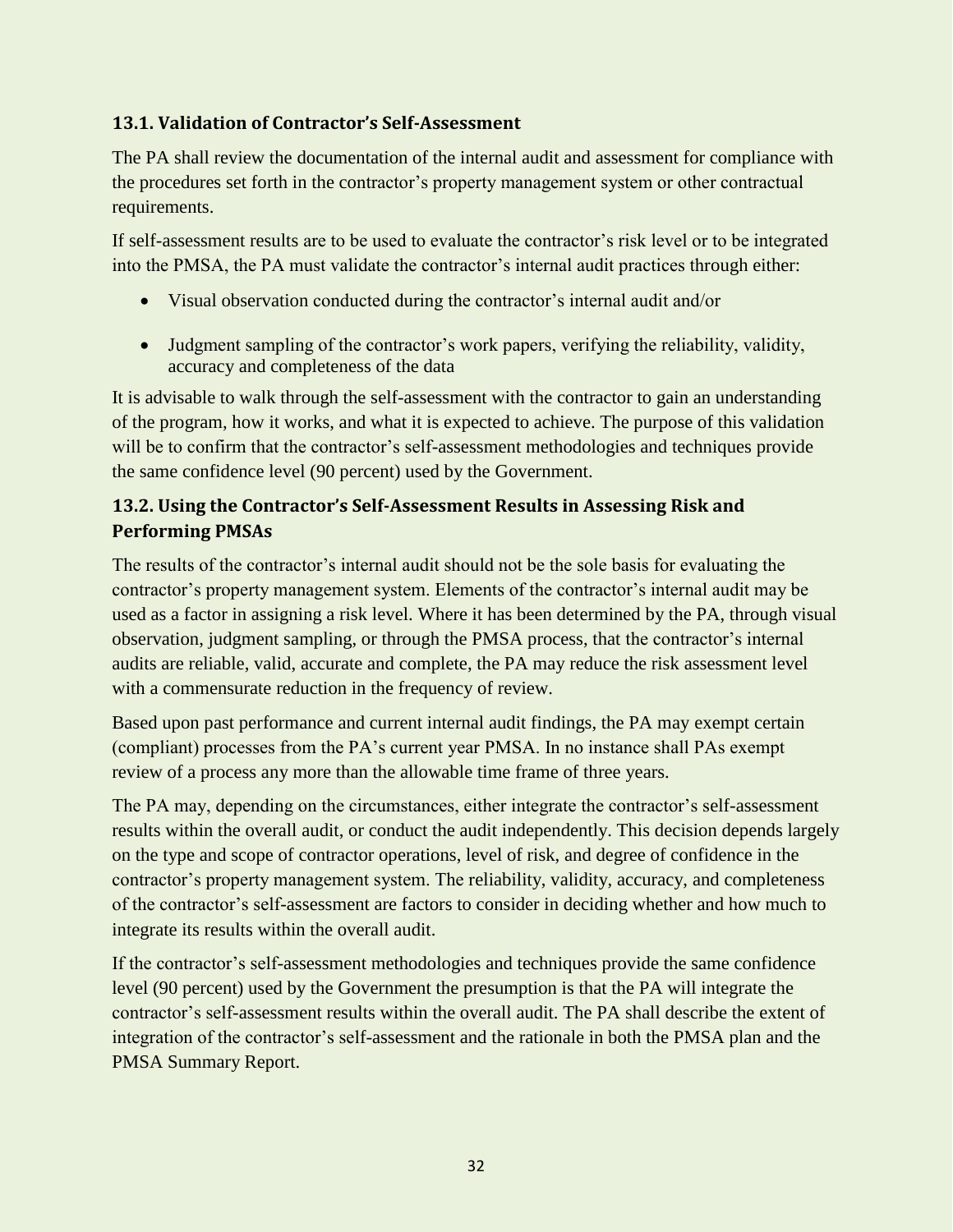Some contractors are using the Acceptable Quality Level AQL 6.5 end-item inspection quality standard rather than the DoD double sampling plan. This is permissible; use of AQL 6.5 produces results comparable to the DoD double sampling plan. However, PAs should be alert to:

- Process preferences: Some processes are deemed high risk versus low risk– and as such these may require higher AQLs or permit lower AQLs than process capabilities would indicate
- Classes of defects such as major and minor: major defects would generally require lower AQLs than those for minor defects
- The acceptable quality level of previously submitted lots

NOTE: If the contractor will be using ASTM 2234, then it is imperative they define "defect" and the differences between major, minor, and critical defects.

When there are systemic or significant findings disclosed as a result of the contractor's internal audit, the PA should confirm the accuracy of such findings and the sufficiency of the corrective actions.

The PA shall not use the information provided by the contractor through the internal audit process as the sole foundation for evaluating the contractor's property management system, especially where the contractor has corrected the deficiencies or has made or is making a goodfaith effort to correct the deficiencies. If a contractor self-identifies deficiencies discovered through the internal audit process and has corrected them or is taking timely, effective action to correct them, the PA shall not identify them as deficiencies in the Business System Analysis Summary.

# <span id="page-36-0"></span>**13.3. Internal Audit and Assessment Records.**

The PA shall include a copy of the contractor's internal audit or assessment report in the PMSA file.

# <span id="page-36-1"></span>**14.0. ARMS, AMMUNITION & EXPLOSIVES**

All contracts involving ammunition or explosives mandate the application of the DoD 4145.26- M, "DoD Contractor's Safety Manual for Ammunition and Explosives."

NOTE: Physical security surveys conducted by DSS are limited to arms, ammunition and explosives (AA&E), and are separate from the PMSA. This process may differ for contracts involving special programs and contractors located overseas or in contingency operations. For example, DSS does not have security responsibilities for AA&E stored overseas, and there may not be a local Federal Bureau of Investigation (FBI), Bureau of Alcohol, Tobacco and Firearms (BATF) presence, or local police, etc.

For contractors with AA&E, the PA shall: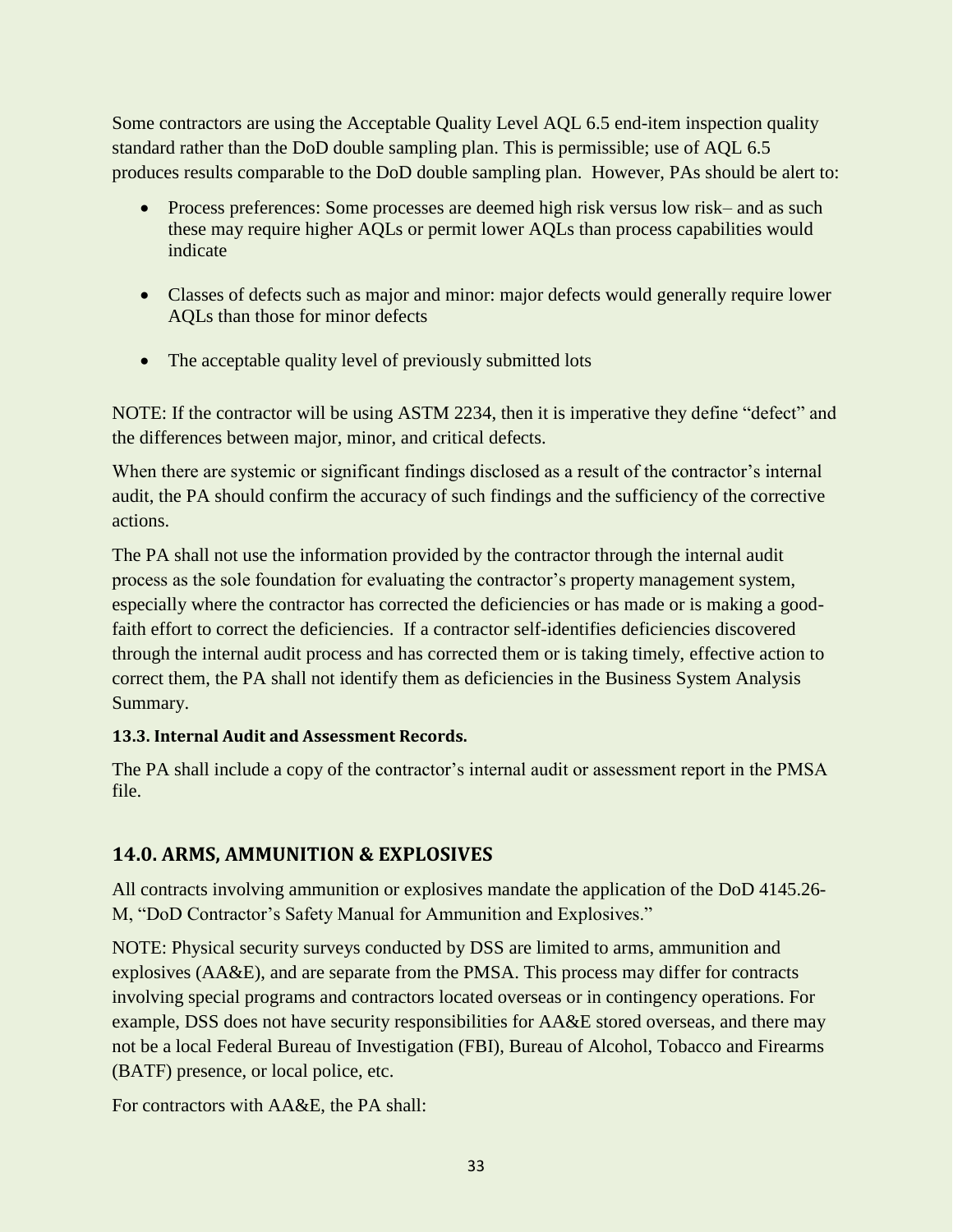- Maintain close contact with DSS to ensure AA&E contractors are receiving physical security inspections as required by DoD 5100.76-M, Physical Security of Sensitive Conventional Arms, Ammunition and Explosives (Reference: DFARS 223.370-3, 223.7201, 252.223-7002, 252.223-7007) at contractor facilities, and DoD 4145.26-M, "DoD Contractor's Safety Manual for Ammunition and Explosives."
- Exchange respective system analysis summaries performed at AA&E contractors with DSS to enhance overall property management at these locations.
- Ensure that contractor procedures provide specific and detailed requirements, particularly with regard to receipt, accountability, in-process control, storage, movement and protection, physical security, periodic inventories, and disposition.
- Ensure that the contractor's procedures require the immediate reporting (telephone or personal contact) of loss of arms, ammunition and explosives to the PA and DSS, Attention: Director for Industrial Security. Such reporting should be confirmed in writing as soon as possible.
- Notify the local FBI, BATF, as appropriate.

# <span id="page-37-0"></span>**15.0. SCRAP PROCESSING**

The processing and disposal of Government-owned scrap generated on Government contracts can differ depending on the circumstances. For example, the scope of work may create scrap containing:

- Sensitive items
- Hazardous materials or wastes
- Classified or otherwise controlled items
- Precious or strategic metals
- Characteristics or components dangerous to public health or safety

Some scrap property may require physical segregation, unique disposal processing or separate plant clearance reporting. To test for compliance, the PA shall ensure the contractor properly disposes of scrap. In general, contractor procedures should address the following:

- Unserviceable end-items beyond economical repair (meeting the DFARS 252.245- 7004(a)(2) definition of scrap) or scrap parts removed from end-items as a result of the repair, maintenance, overhaul, or modification process.
- Scrap left over from production operations, i.e., production scrap (shavings and trimmings), engineering, research, and development.
- Production scrap does not warrant physical segregation and may be commingled and disposed of with contractor owned scrap.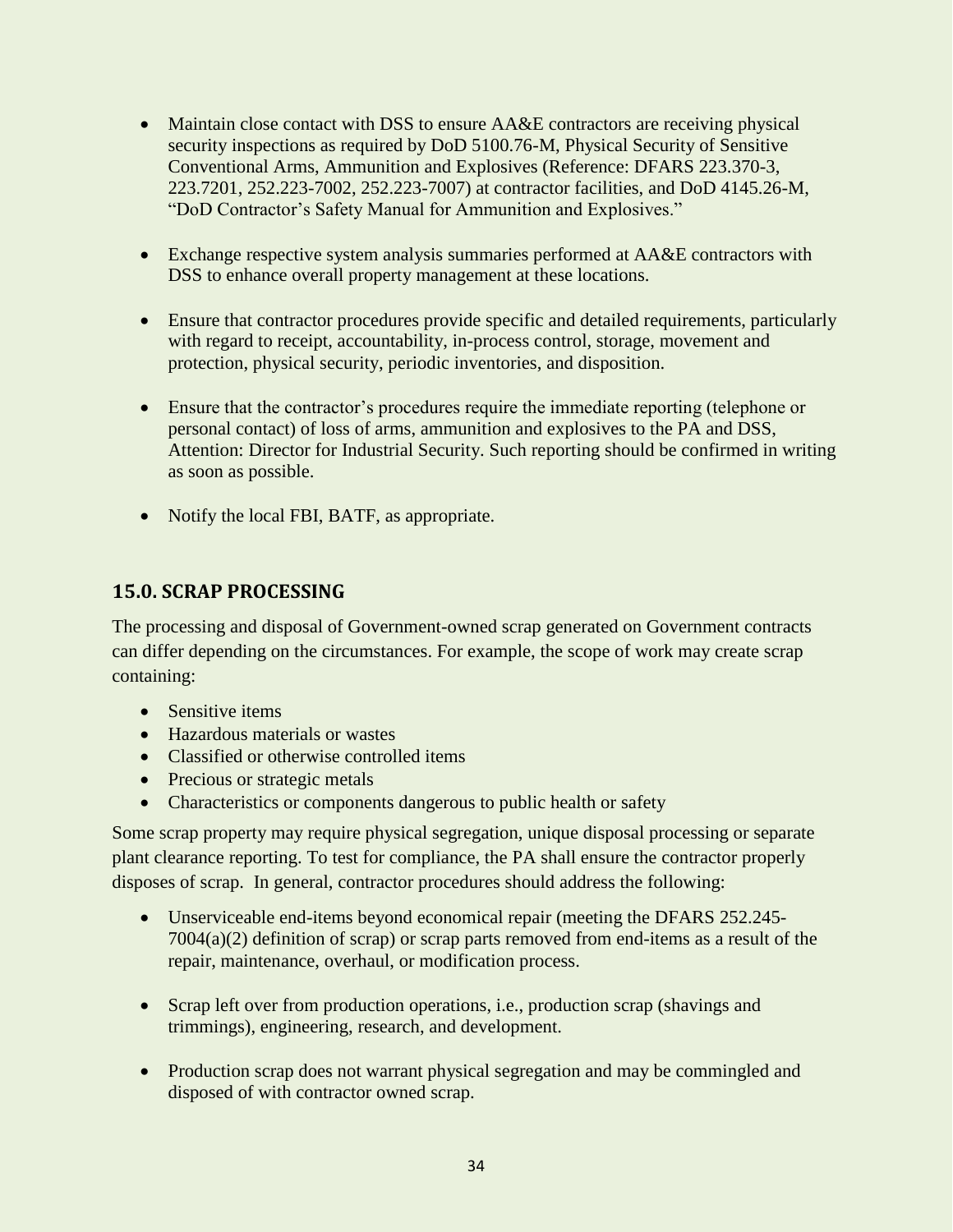• Other types of scrap; e.g., serviceable property downgraded to scrap, may be disposed of for its basic material content by direction of the PLCO.

The PA shall ensure that:

- The cognizant DCAA office has determined if the contractor's disclosed accounting practices (CASB DS-1) are adequate and, if so, that the contractor properly credits scrap sales proceeds to an appropriate overhead pool, in order to benefit all government contracts (for contractors meeting the requirements of FAR 30.201).
- Ensure the cognizant PLCO has determined (or has been consulted to determine if) the contractor's procedure allows for effective and efficient sales processes enabling reasonable returns based on scrap market value.
- Usable (not-scrap) property is not processed through the contractor's scrap operation unless directed by the PLCO.
- Sensitive scrap is processed according to the individual requirements for that type of sensitivity (PCBs, lead, etc.).
- Sales proceeds are generally deposited as miscellaneous receipts to the U.S. Treasury (Reference: 31 U.S.C. 3302, FAR 45.604-3).

NOTE: Unless the PA or PLCO determine otherwise, contractor and Government owned scrap are usually commingled, thus losing their identity as Government property. Once commingled, ownership cannot be easily identified, thus the record requirements of FAR 52.245-1(f) (iii) (A) (1) through (10) do not apply. On occasion, for example, due to contract terms and conditions, the volume and type of scrap (such as a large volume of strategic metals) may justify the requirement for a separate plant clearance case.